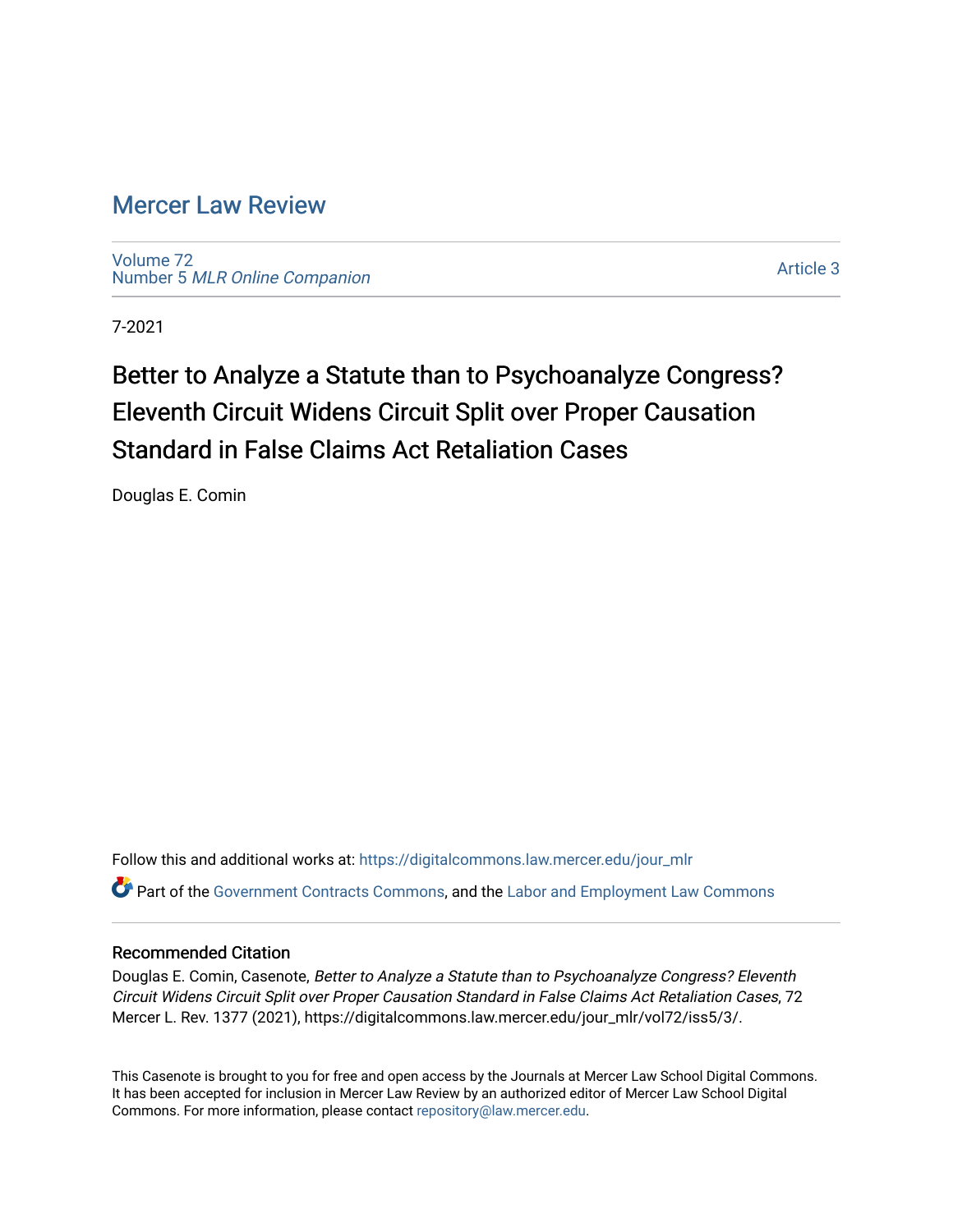# **Better to Analyze a Statute than to Psychoanalyze Congress? Eleventh Circuit Widens Circuit Split over Proper Causation Standard in False Claims Act Retaliation Cases \***

#### I. INTRODUCTION

"You're fired!" Employees across America hear these words every day.<sup>1</sup> Usually, the federal government has no interest in whether or why an employee is fired. But when companies that do business with the federal government improperly fire employees for reporting fraud, the interests of the federal government and the general public are directly implicated.2 The implications are clear: employees suffer the tribulations of wrongful

1377

<sup>\*</sup> My sincere thanks to Professor Linda Jellum for her advice and feedback on this Casenote. Her sage comments and wit invigorated me after each round of editing. I would also like to thank Professor James Fleissner, who graciously reviewed and commented on my second draft, and Isabella Wood, who generously offered very helpful suggestions. Additionally, I would like to thank Student Writing Editor Sandy Davis-Campos for her encouragement during the writing process. Finally, I would like to thank my family for their unwavering love and support throughout law school. I feel especially fortunate to follow my mother, a writer herself, in breaking into print.

<sup>&</sup>lt;sup>1</sup> Job Openings and Labor Turnover Survey - August 2020, BUREAU OF LABOR STATISTICS, https://www.bls.gov/news.release/archives/jolts\_10062020.pdf (cataloguing monthly data on job openings, hires, and separations in the United States).

<sup>2</sup> *See generally* S. Rep. 110-507 (2008) (providing historical background and reporting favorably from the Senate Judiciary Committee on The False Claims Act Correction Act of 2008, which sought to protect all Federal funds against fraud and enhance protections for whistleblowers who report it); False Claims Act FAQ, NATIONAL WHISTLEBLOWER CENTER (Nov. 13, 2020 6:25 PM), https://www.whistleblowers.org/faq/false-claims-act-qui-tam/ (offering short answers to common questions from potential whistleblowers regarding the False Claims Act, including information about protection for those who report fraud and face retaliation for doing so).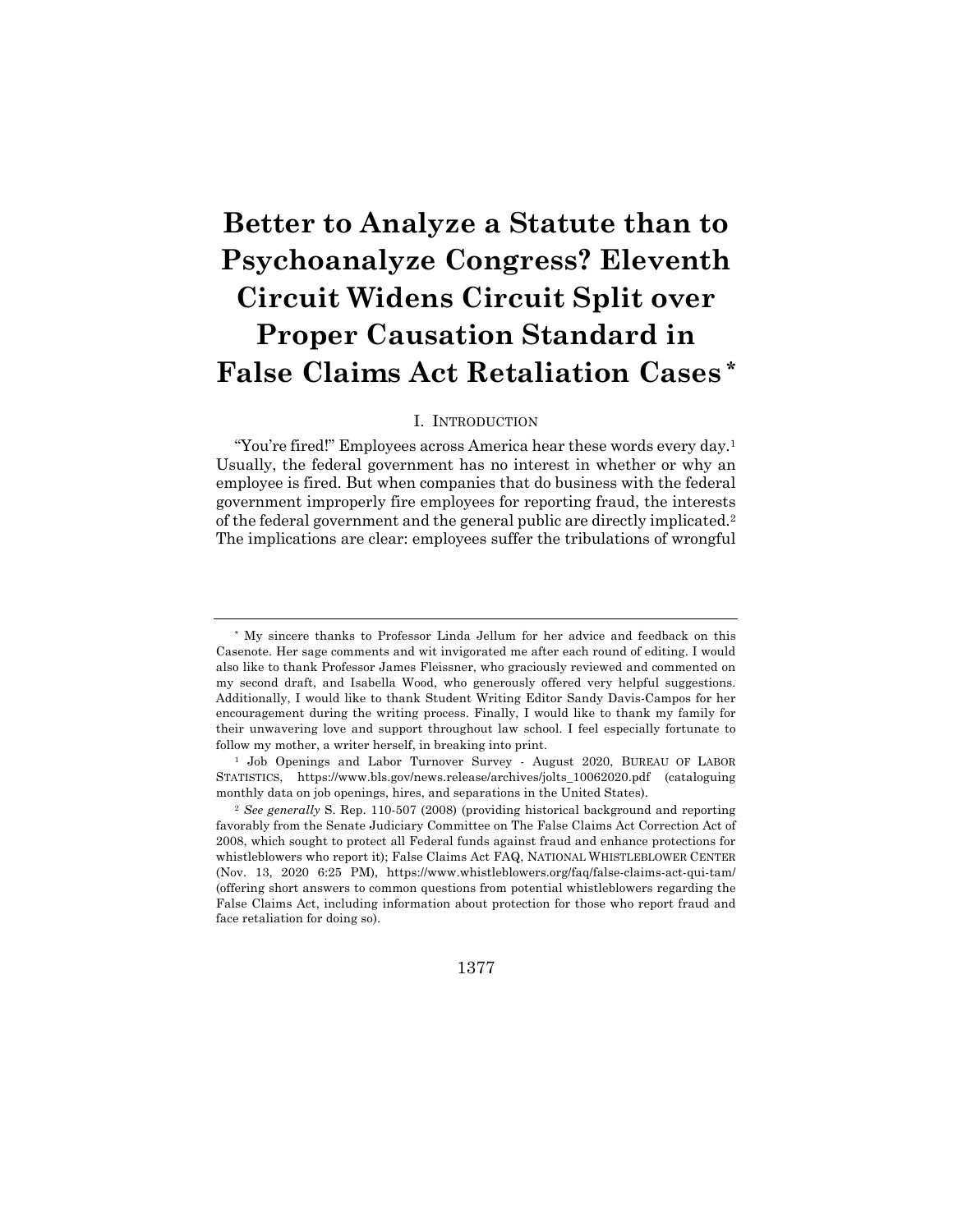termination, the government feels the strain on its resources, and American taxpayers ultimately foot the bill.3

Healthcare providers and defense contractors are some of the federal government's largest business partners.4 Because the federal government is a deep-pocketed and reliable payer, some providers seek to grow their business by billing the federal government as much and as often as possible. Sometimes, contractors and providers abuse their billing privileges and cross the line into fraud.5 Well aware of this phenomenon, Congress has relied on the False Claims Act (FCA)6 to combat fraud and recover ill-gotten gains.7 To aid its effort in enforcing the FCA, Congress encourages employees to report fraud and allows them to share in any money that is successfully recovered.8

Congress recognizes that employees who report fraud to their employers will often face backlash.9 To protect these employees, the FCA allows them to sue employers that retaliate against them for engaging in protected activity to uncover and report fraud.10 Employees who sue their

<sup>5</sup> S. Rep. 110-507, at 7–8 (2008) (noting that the federal government recovered roughly \$8 billion from healthcare providers and over \$1.6 billion from defense contractors between 1986 and 2008); Fraud Statistics – Overview, DEPARTMENT OF JUSTICE CIVIL DIVISION (Sept. 30, 2019), https://www.justice.gov/opa/press-release/file/1233201/download (calculating that the federal government recovered over \$41 billion from healthcare providers and \$6 billion from defense contractors between 1986 and 2019).

<sup>6</sup> 31 U.S.C. §§ 3729–3733.

<sup>7</sup> *See generally* S. Rep. 110-507 (2008).

<sup>3</sup> S. Rep. 110-507, at 7–8 (2008). Notably, because fraud undermines public confidence in the government's ability to manage its affairs, the harm from fraud is not measured strictly in dollars and cents. Effective fraud enforcement tools provide the government an opportunity "to win back the hearts and minds of taxpayers who believe the Government does not care how taxpayer dollars are spent." *Id.* at 8.

<sup>4</sup> Heidi Peltier, *The Growth of the "Camo Economy" and the Commercialization of the Post-9/11 Wars*, 20 Years of War Costs of War Research Series (Jun. 30, 2020), https://watson.brown.edu/costsofwar/files/cow/imce/papers/2020/Peltier%202020%20- %20Growth%20of%20Camo%20Economy%20-%20June%2030%202020%20-

<sup>%20</sup>FINAL.pdf (noting that the Pentagon spent \$370 billion on contracting in 2019 and demonstrating that military contracting is often more expensive than the government performing those services itself); Key Elements of the U.S. Tax System, TAX POLICY CENTER BRIEFING BOOK (May 2020), https://www.taxpolicycenter.org/briefing-book/how-muchdoes-federal-government-spend-health-care (indicating that the federal government spent almost \$1.2 trillion on health care in 2019).

<sup>8</sup> S. Rep. 110-507, at 5 (2008) (noting that, in most cases, whistleblowers who come forward and contribute to a successful fraud recovery stand to receive some portion of the money recovered).

<sup>9</sup> *Id.* (recognizing that whistleblowers take a risk when reporting fraud against the government).

<sup>10</sup> *Id.*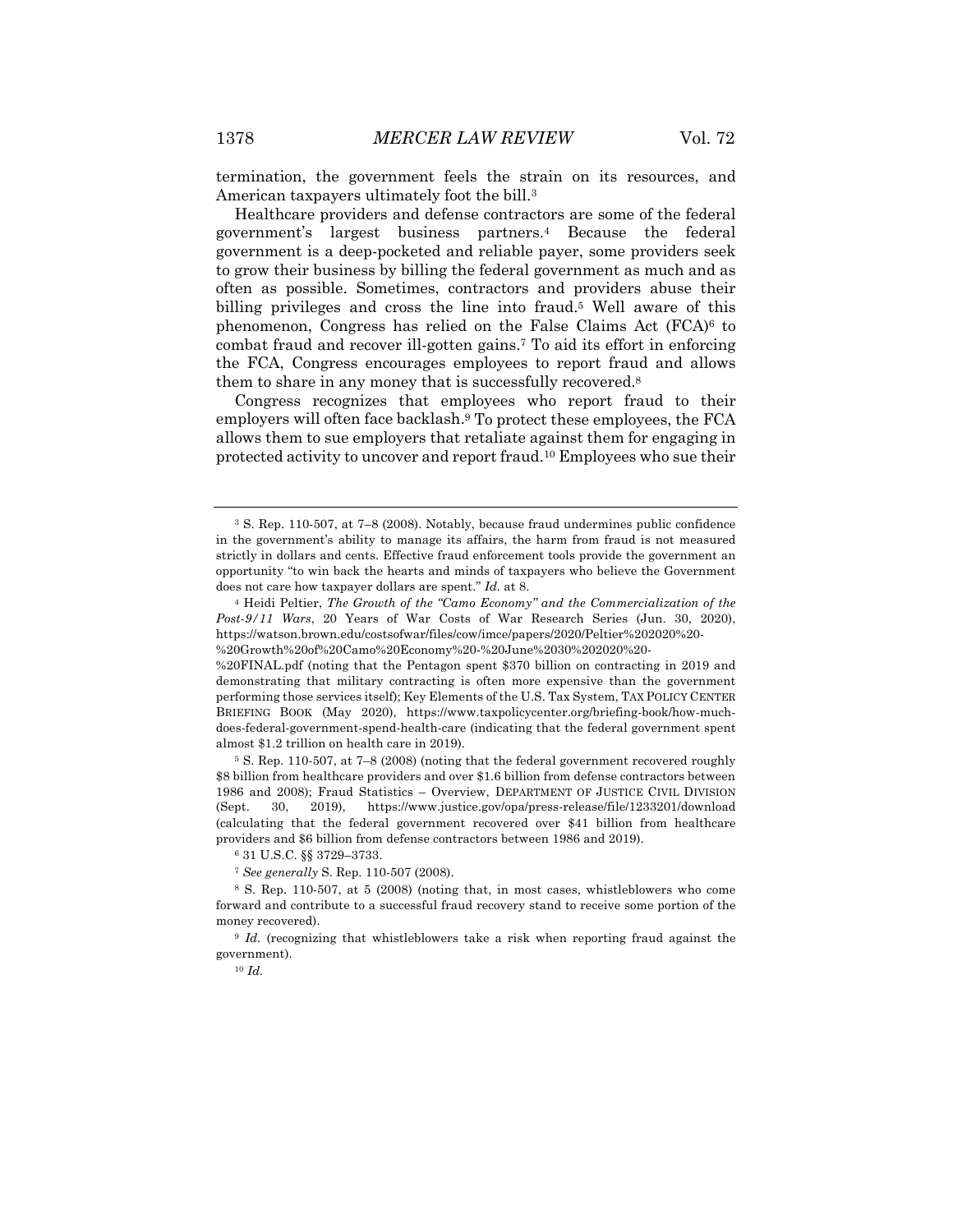employers for retaliation can be reinstated and receive double back pay.11 To prevail, employees must prove that an employer fired them "because of" their engagement in protected conduct.12

Whether an employee's complaints must be essential to or merely a consideration in an employer's decision to retaliate is frequently disputed in FCA retaliation cases. Courts are split on the issue.13 In 2020, the United States Court of Appeals for the Eleventh Circuit decided *Nesbitt v. Candler Cnty.*, in which the court held that an employee must prove that her complaints were essential to her employer's retaliation decision.14 In doing so, the court widened a circuit split on how to interpret the antiretaliation provision of the FCA.15 As a result, the geographic location in which employees happen to work will often affect the protections afforded to them for reporting fraud against the federal government.16

#### II. FACTUAL BACKGROUND

Jamie Nesbitt began working for the Candler County ambulance service (the County) in 2006. He was an emergency medical technician (EMT). Several years into his tenure, Nesbitt's colleague, Donald Greer, was promoted from EMT to deputy director of the ambulance service. Following Greer's promotion, Nesbitt noticed problems and clashed with his supervisors.

As EMTs, Nesbitt and his coworkers had to complete "trip reports," which had to be filled out following each ambulance ride. The trip reports contained information about the condition of the patient and the medical

(emphasis added).

<sup>13</sup> *Nesbitt v. Candler Cnty.*, 945 F.3d 1355, 1360–61 (11th Cir. 2020) (discussing circuit split between the District of Columbia, Sixth, and Seventh Circuits, on the one hand, and the Third and Fifth Circuits, on the other).

<sup>15</sup> *Id.* at 1360–61.

<sup>16</sup> S. Rep. 110-507, at 9 (2008) (pointing out that "conflicting interpretations from courts across the country . . . make the outcomes of FCA cases unclear–not based upon facts, but based upon where the case is filed–and significantly undermine the effectiveness of the FCA.").

<sup>11</sup> 31 U.S.C. § 3730(h)(2) provides that "[r]elief" shall include

*reinstatement with the same seniority status* that [the] employee, contractor, or agent would have had but for the discrimination, *2 times the amount of back pay*, interest on the back pay, and compensation for any special damages sustained as a result of the discrimination, including litigation costs and reasonable attorneys' fees. An action under this subsection may be brought in the appropriate district court of the United States for the relief provided in this subsection.

<sup>12</sup> 31 U.S.C. § 3730(h)(1).

<sup>14</sup> *Id.* at 1359.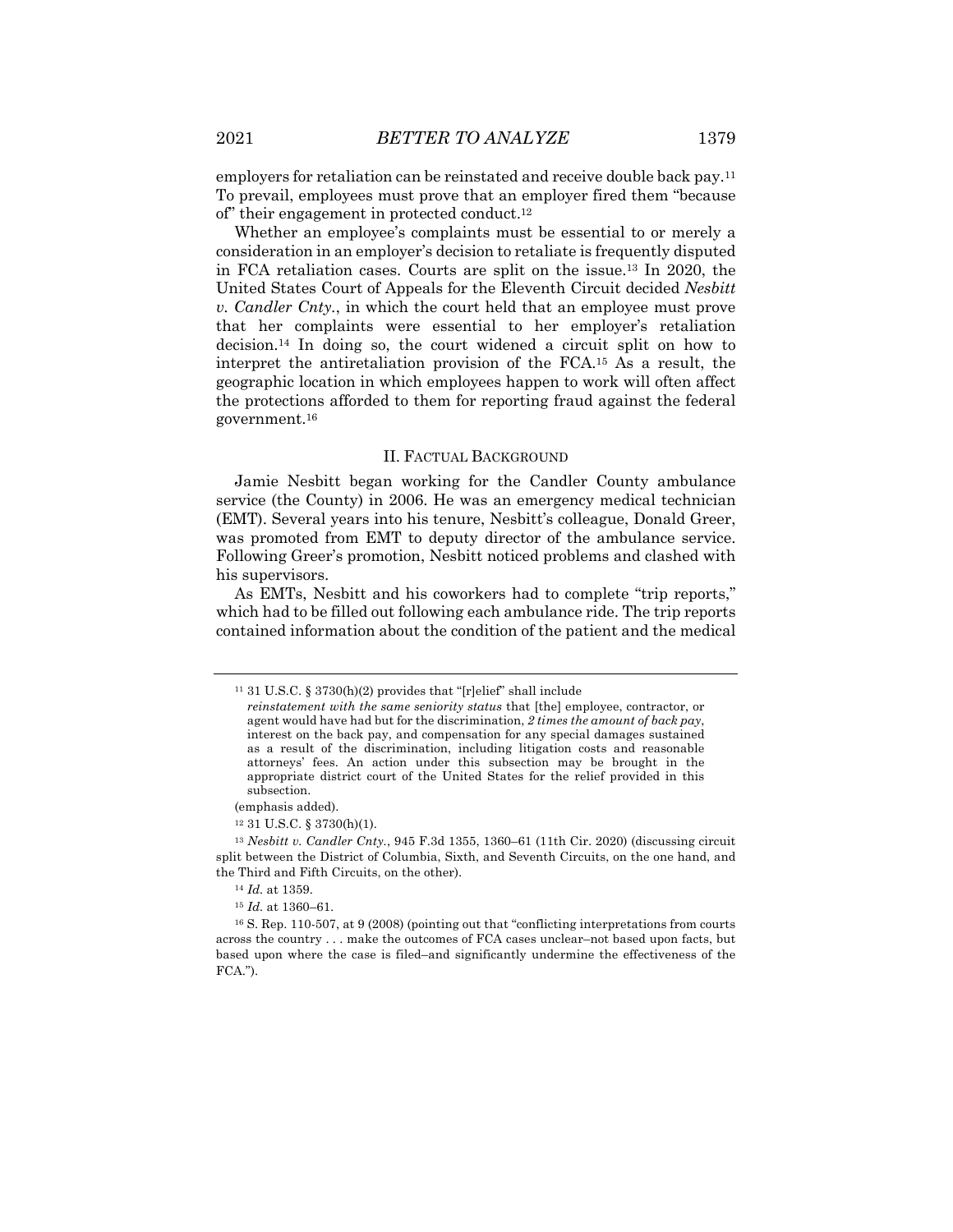necessity of the ambulance service. Based on the contents of the narrative section of each trip report, Medicare determines whether to reimburse ambulance providers for their services.17

As deputy director, Greer ordered Nesbitt and other EMTs under his direction to write in their trip report narratives that patients were non-ambulatory, regardless of whether or not the patients could walk. This practice would enable the County to bill Medicare for the trips. Nesbitt believed this practice was fraudulent, so he complained to Greer and other County officials.

Following the complaints, Greer reduced Nesbitt's work schedule. Normally, EMTs were scheduled to work two twenty-four-hour shifts per week. In addition, they would be on call for two more twenty-four-hour shifts. The on-call shifts allowed EMTs to work overtime and, thus, earn higher pay. Greer limited Nesbitt's on-call shifts to twelve hours instead of twenty-four, which reduced Nesbitt's income.

After the County reduced Nesbitt's hours and pay, Nesbitt took a second job, working as an EMT at a private ambulance company called Meddixx.18 Although Greer approved Nesbitt's taking a second job, a County policy forbade employees to have side jobs without approval from the ambulance service director.19 Nesbitt assumed that David Moore, the ambulance service director, knew and approved of his Meddixx job, but Moore claimed he knew nothing about it.

Greer and Moore recommended to the County Administrator, William Lindsey, that Nesbitt be fired.20 They said that Nesbitt refused to follow orders and that he "violated the County's policy on side jobs."21 The Board of Commissioners voted to fire Nesbitt.22 Thereafter, Greer and Moore summoned Nesbitt to Greer's office, where they gave him a letter that provided two reasons for firing him.23 First, he took an unauthorized side

<sup>17</sup> *Nesbitt*, 945 F.3d at 1356.

<sup>18</sup> *Id.* 

<sup>19</sup> *Id.* at 1356–57.

<sup>20</sup> *Id.* at 1357.

<sup>21</sup> *Id.* 

<sup>22</sup> The County fired Nesbitt in 2014, after he raised his complaints. The five-member Board of Commissioners had the exclusive "authority to hire and fire County employees." *Nesbitt*, 945 F.3d at 1357. Under the County hierarchy, EMTs reported to the emergency medical services director, who reported to the County Administrator, who reported to the Board. Nesbitt v. Candler Cnty., No. 6:14-cv-094, 2018 WL 6356420, at \* 1 (S.D. Ga. 2018). A department head or the County Administrator would usually recommend to an individual Board member that an employee ought to be fired. The Board member would then relay that recommendation to the full Board, which would then discuss and vote on it. *Nesbitt*, 2018 WL 6356420, at \* 1.

<sup>23</sup> *Nesbitt*, 945 F.3d at 1357.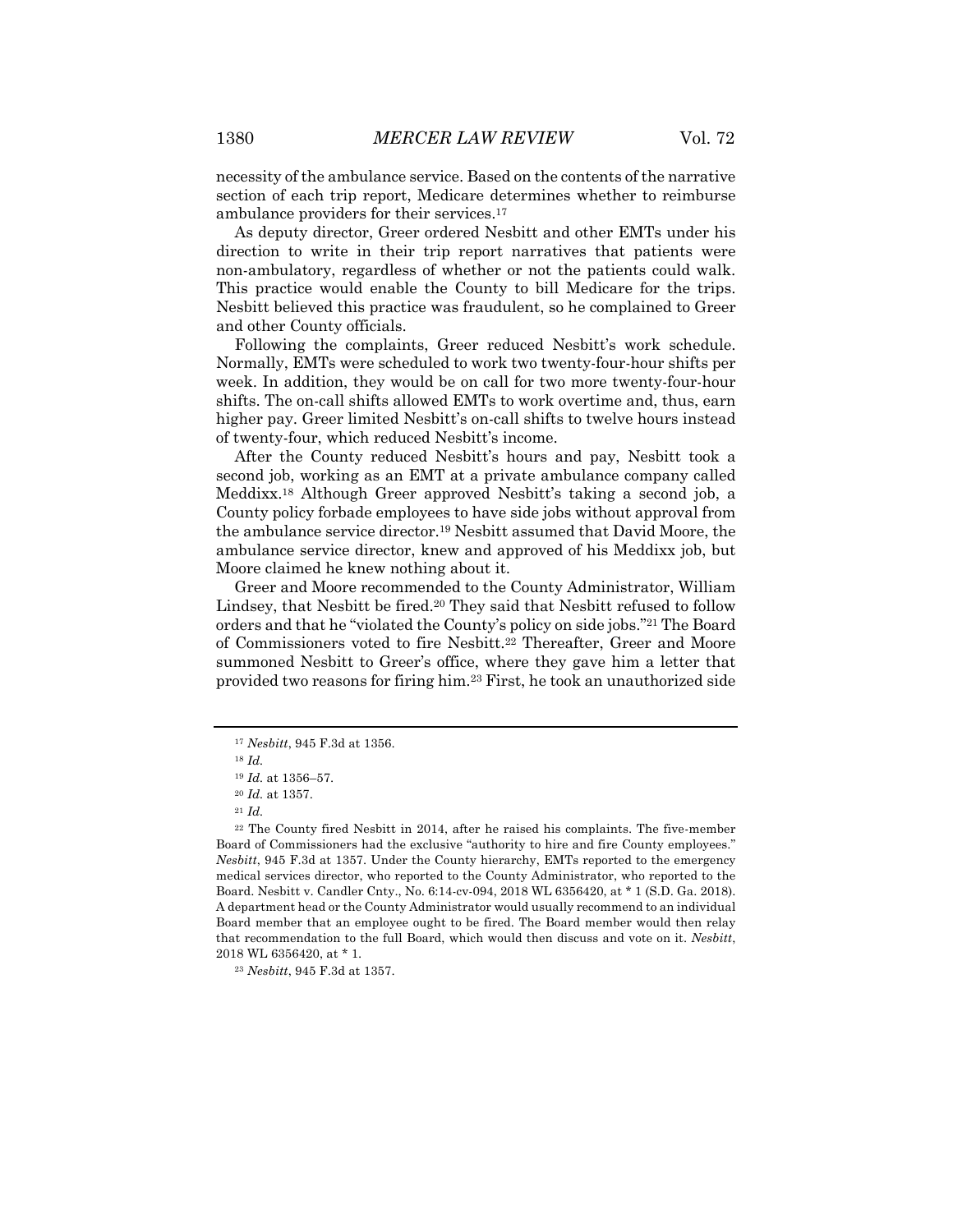job with Meddixx, and second, Nesbitt refused to "fill out trip reports in 'the proper way.'"24

In August 2014, after the County fired him, Nesbitt sued under the FCA and the Georgia False Medicaid Claims Act, O.C.G.A. §§ 49-4-168– 168.6,25 alleging that the County fraudulently billed for ambulance services and fired him in retaliation for whistleblowing. In June 2016, the United States intervened. The parties reached a settlement in which Nesbitt and the government voluntarily dismissed the fraud claims. However, Nesbitt's retaliation claim proceeded.26 The United States District Court for the Southern District of Georgia granted summary judgment for the County.27 Although the district court acknowledged that Nesbitt had engaged in "protected conduct," it found that there was no genuine issue of material fact regarding whether the County fired Nesbitt for the reasons the County provided.28 Nesbitt appealed to the United States Court of Appeals for the Eleventh Circuit.29

#### III. LEGAL BACKGROUND

#### *A. False Claims Act*

Congress enacted the FCA during the Civil War to combat fraud.30 As the federal government sought out private contractors to aid the war effort, unscrupulous suppliers sold the government raggedy uniforms, infantry boots made of cardboard, rotted ship hulls freshly painted to disguise their age, and gunpowder barrels filled with sawdust. $31$ Suppliers also sold the same mules "over and over again to Army quartermasters."32 In response, Congress enacted and President Lincoln

<sup>29</sup> *Id.* 

<sup>24</sup> *Id.* 

<sup>25</sup> O.C.G.A. §§ 49-4-168–168.6 (2020).

<sup>&</sup>lt;sup>26</sup> Under the FCA, whistleblowers typically pursue fraud claims jointly with the federal government. These fraud claims are separate from any retaliation claims. Thus, even if the fraud claims are released, whistleblowers can proceed independently with their retaliation claims. *See Nesbitt*, 945 F.3d at 1357.

<sup>27</sup> *Id.*

<sup>28</sup> *Id.*

<sup>30</sup> 37 Cong. Ch. 67, March 2, 1863, 12 Stat. 696. For an interesting and extensive history of the FCA by an attorney intimately acquainted with its evolution over the last thirty-five years, *see* James B. Helmer, Jr., *False Claims Act: Incentivizing Integrity for 150 Years for Rogues, Privateers, Parasites and Patriots*, 81 U. CIN. L. REV. 1261 (2013).

<sup>31</sup> Helmer, *supra* note 30, at 1264–65.

<sup>32</sup> *Id.* at 1264.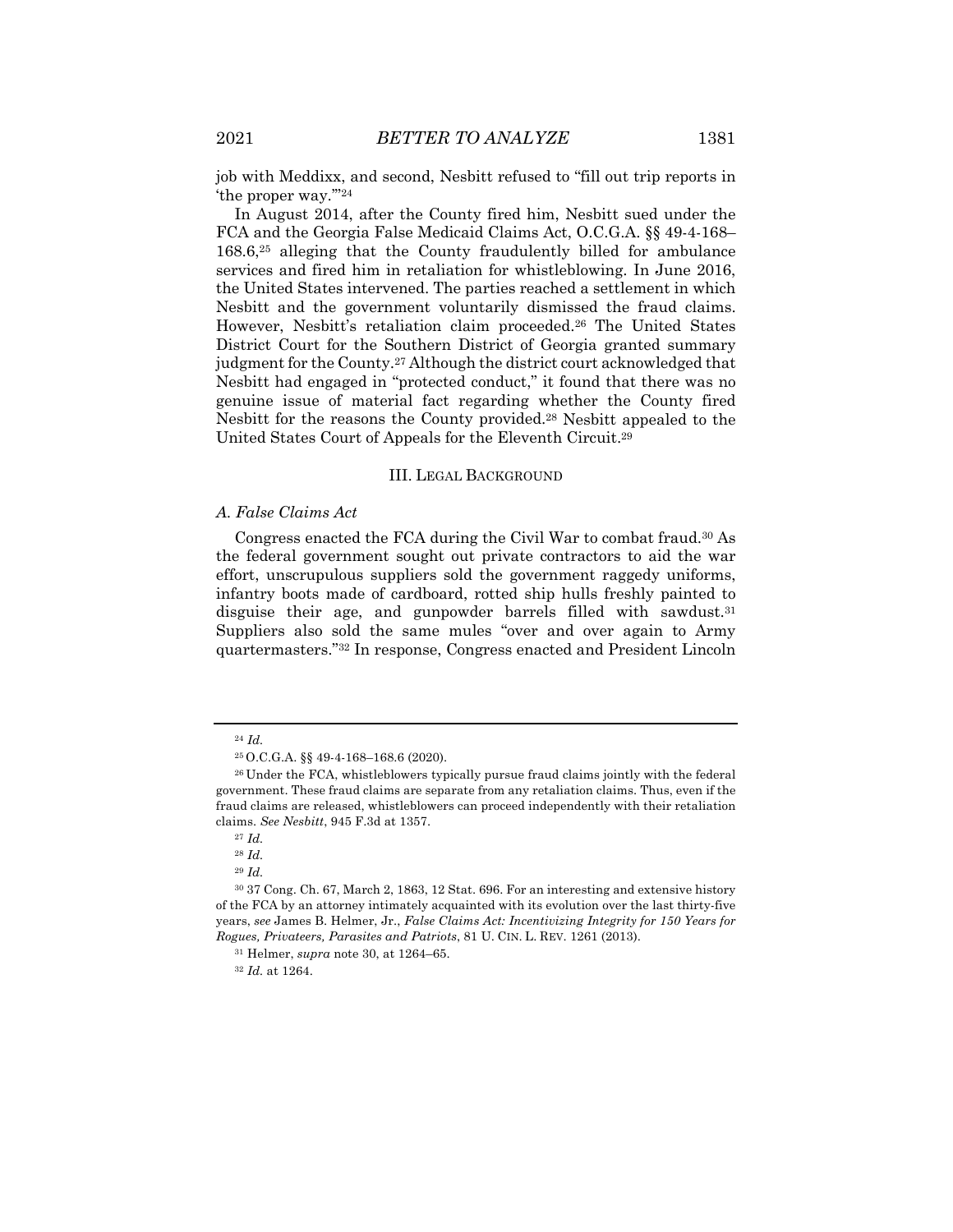signed the FCA33 on March 2, 1863 to "prevent and punish Frauds upon the Government of the United States."34 The FCA allowed anyone

to bring an action on behalf of the United States against a government contractor who knowingly submitted false claims for payment to the Government. If the suit was successful, the offending contractor was required to pay double damages and a \$2,000 per false claim penalty. The successful relator would receive 50% of the amount recovered.35

The idea was to make the United States whole and allow the relator<sup>36</sup> to share in the recovery.37

Although the FCA was successful for many years, Congress scaled back the provisions to allow private parties to sue on behalf of the United States during World War II, and its use declined sharply in the following four decades.38 In the 1980s, due to President Reagan's defense build-up against the Soviet Union, military spending rose dramatically.39 At the same time, alarming reports of government contractors perpetrating fraud against the United States surfaced.40 Congress acted. It passed the False Claims Amendments Act of 1986,<sup>41</sup> which reinvigorated the private whistleblower provisions of the FCA.42

<sup>33</sup> 31 U.S.C. §§ 3729–3733.

<sup>34</sup> 37 Cong. Ch. 67, March 2, 1863, 12 Stat. 696.

<sup>35</sup> Helmer, *supra* note 30, at 1266.

<sup>36</sup> "Relator" is the term used to refer to private individuals who bring FCA suits on behalf of the government. These suits are usually captioned, "*United States ex rel.*" *See*, *e.g.*, United States ex rel. King v. Solvay Pharms., Inc., 871 F.3d 318, 333 (5th Cir. 2017); United States ex rel. Ziebell v. Fox Valley Workforce Dev. Bd., Inc., 806 F.3d 946, 953 (7th Cir. 2015). *Ex rel.* is the Latin short form of *ex relatione*, which means by or on the relation of. A "suit *ex rel.* is typically brought by the government upon the application of a private party (called a *relator*) who is interested in the matter." BLACK'S LAW DICTIONARY (11th ed. 2019).

<sup>37</sup> Helmer, *supra* note 30, at 1266.

<sup>38</sup> *Id.* at 1266–71 (2013). Congress eliminated the 50% bounty awarded to successful relators in response to pressure from Attorney General Francis Biddle to eliminate "parasitic lawsuits." In such lawsuits, citizens who knew about the FCA would hide out in federal courthouses waiting to observe criminal prosecutions against defense contractors. Once these opportunistic citizens discovered criminal prosecutions, they would file FCA whistleblower actions against the defense contractors and hope to collect a relator's share of any recovery. *Id.*

<sup>39</sup> *Id.* at 1271.

<sup>40</sup> *Id.* at 1271–72. For example, reports indicated that the Navy was being charged \$400 for hammers, \$7,000 for coffee pots, \$660 for ashtrays, and \$400 for socket wrenches. *Id.*

<sup>41</sup> Pub. L. No. 99-562, § 4, 100 Stat. 3153.

<sup>42</sup> Helmer, *supra* note 30, at 1273–74.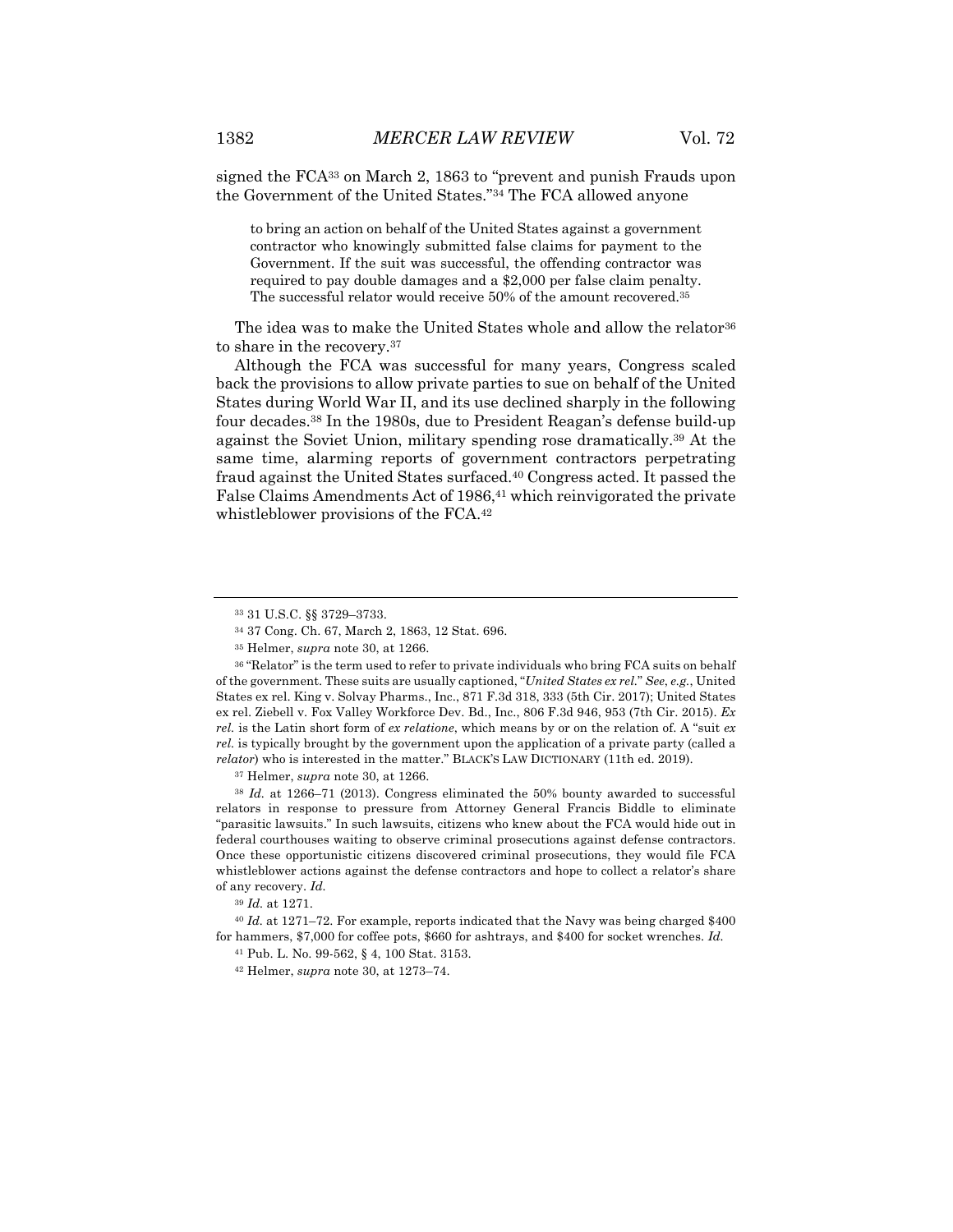#### *B. Antiretaliation Provision*

When Congress reinvigorated the whistleblower provisions in the 1986 Amendments to the FCA, it also added an antiretaliation provision.<sup>43</sup> That provision, codified at 31 U.S.C. § 3730(h)(1), protects whistleblowers from retaliation by their employers:<sup>44</sup>

Any employee, contractor, or agent shall be entitled to all relief necessary to make that employee, contractor, or agent whole, if that employee, contractor, or agent is discharged, demoted, suspended, threatened, harassed, or in any other manner discriminated against in the terms and conditions of employment *because of* lawful acts done by the employee, contractor, agent or associated others in furtherance of an action under this section or other efforts to stop [one] or more violations of this subchapter.45

The Senate Judiciary Committee reported that Congress was seeking "to halt companies and individuals from using the threat of economic retaliation to silence 'whistleblowers,' as well as to assure those who may be considering exposing fraud that they are legally protected from retaliatory acts."46 The Committee was guided by whistleblower protection provisions in Federal safety and environmental statutes.47

The meaning of the words "because of" in the provision above are at the heart of the controversy in many FCA retaliation cases.<sup>48</sup> Without explaining why, courts either find the language ambiguous and examine the legislative history of the Act to resolve that ambiguity or find the language unambiguous and refuse to consider the legislative history to confirm the ordinary meaning.49

<sup>43</sup> S. Rep. No. 99-345, at 34, reprinted in 1986 U.S.C.C.A.N. at 5299.

<sup>44</sup> Congress modified this provision in 2009 in the Fraud Enforcement and Recovery Act, Pub. L. No. 111-21 § 4, 123 Stat. 1617, 1621–25 (2009). The whistleblower protection provision was broadened to include protection for those reporting actions done by contractors and agents in furtherance of FCA Actions. In 2010, Congress added  $\S 3730(h)(3)$ to clarify that the statute of limitations "for all retaliation cases would be three years after the date of the retaliation." Helmer, *supra* note 30, at 1279–80.

<sup>45</sup> 31 U.S.C. § 3730(h)(1) (emphasis added).

<sup>46</sup> S. Rep. No. 99-345, at 34, reprinted in 1986 U.S.C.C.A.N. at 5299.

<sup>47</sup> *Id.* The Committee cited examples including the Federal Surface Mining Act, the Energy Reorganization Act, Clean Air Act, Safe Drinking Water Act, Solid Waste Disposal Act, Water Pollution Control Act, Comprehensive Environmental Response, Compensation and Liability Act, and the Toxic Substances Control Act. *Id.*

<sup>48</sup> *See*, *e.g.*, *Nesbitt*, 945 F.3d at 1361–62; Yesudian v. Howard University, 153 F.3d 731, 736 (D.C. Cir. 1998).

<sup>49</sup> *See*, *e.g.*, *Nesbitt*, 945 F.3d at 1361–62; *Yesudian*, 153 F.3d at 736.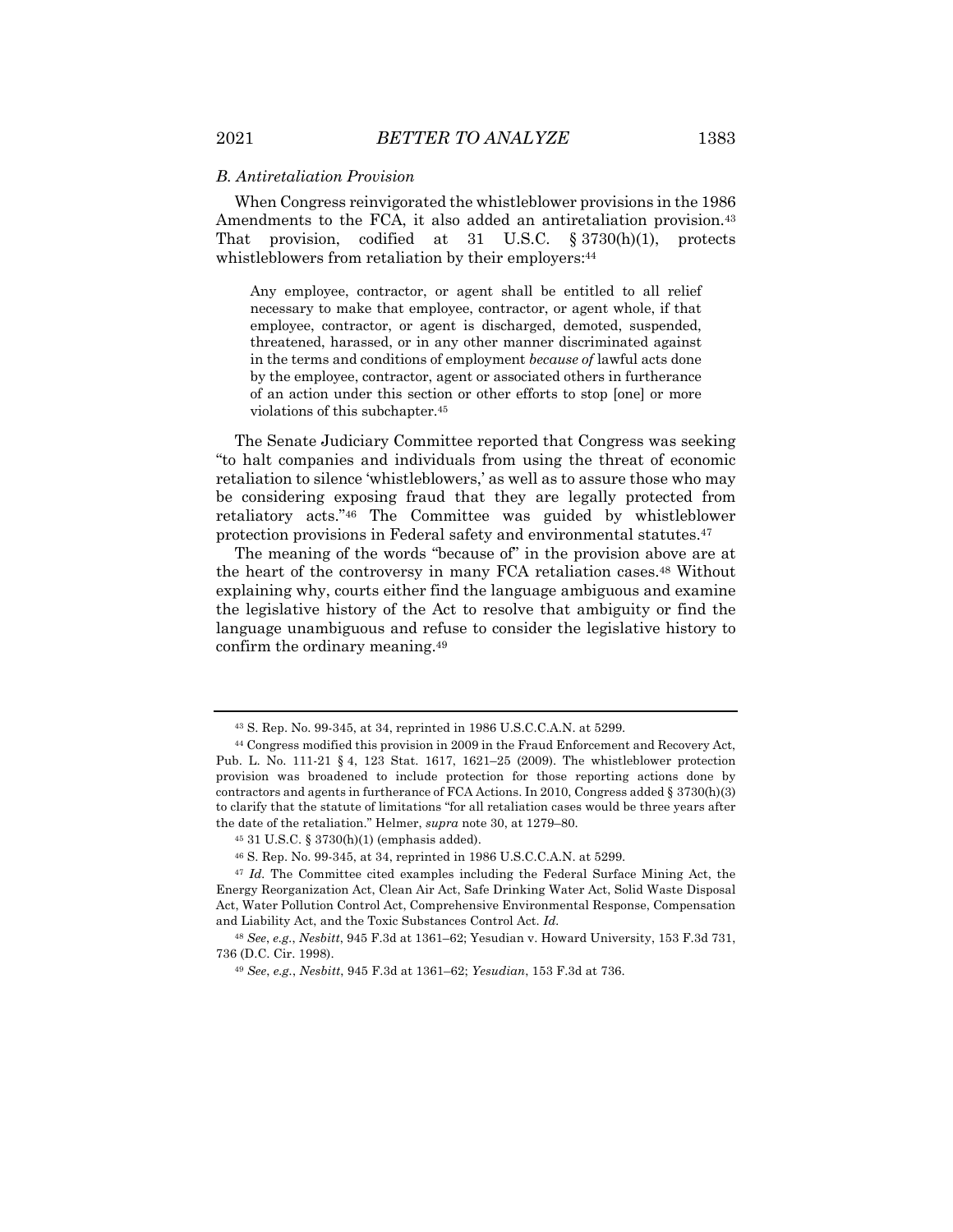Despite their differing interpretive approaches, courts uniformly agree that the language "because of" is a standard of causation.50 They disagree, however, on whether the language requires the "motivating factor" standard or the "but-for" standard of causation.<sup>51</sup> The motivating factor standard is less stringent than the but-for standard.52 In both cases, the employee made a whistleblowing claim and then was fired. Under the motivating factor standard, the employee only needs to show that the whistleblowing claim had a tendency to bring about or influence the employer's firing decision.53 In contrast, under the but-for54 standard, the employee must show that, absent the whistleblowing claim, she would not have been fired.55

The legislative history from the 1986 Amendments better supports the conclusion that "because of" requires the motivating factor standard of causation. Specifically, the Senate Judiciary Committee, in its report accompanying the adoption of the antiretaliation provision in 1986, wrote that "because of" means "the whistleblower must show the employer had

<sup>53</sup> Martin J. Katz, *Unifying Disparate Treatment (Really)*, 59 HASTINGS L.J. 643, 652–53 (2008) (contradistinguishing the two different causation standards as used in disparate treatment employment discrimination cases).

<sup>54</sup> A "but-for cause" is defined as "[t]he cause without which the event could not have occurred." It is also "termed *actual cause*; *cause in fact*; *factual cause*." BLACK'S LAW DICTIONARY (11th ed. 2019).

<sup>55</sup> Katz, *supra* note 53, at 653. Katz helpfully expands on the difference between the two standards:

There are two different causal standards available under current disparate treatment law: necessity (often called "but for" causation) and minimal causation (often called "motivating factor" causation). A factor is necessary to (a "but for" cause of) an event where, absent that factor, the event would not have occurred when it did. A factor is minimally causal (a "motivating factor") where it has a tendency to bring about the event, but does not rise to the level of being necessary. By definition, necessity ("but for" causation) is more restrictive than minimal causation ("motivating factor"): a factor is minimally causal (a "motivating factor") if and only if it does not rise to the level of being necessary (a "but for" cause).

*Id.* at 652–53 (footnotes omitted).

<sup>50</sup> *See*, *e.g.*, *Nesbitt*, 945 F.3d at 1361–62; *Yesudian*, 153 F.3d at 736.

<sup>51</sup> *See*, *e.g.*, *Nesbitt*, 945 F.3d at 1361–62; *Yesudian*, 153 F.3d at 736.

<sup>52</sup> *See* Lauren Smith, *Motivating Factor versus But-for Causation in Claims Arising Under the Americans with Disabilities Act*, 48 U. TOL. L. REV. 643, 644–46 (2017) (pointing out that "[w]hen a specific factor is but one of multiple factors considered, it does not rise to the more stringent standard of but-for causation" and arguing that "precedent, the plain language of the ADA, and Congress's stated purposes in enacting the [ADA]" point to the conclusion that the motivating factor standard is appropriate). The motivating factor and but-for causation standards are borrowed from employment law. *Id.*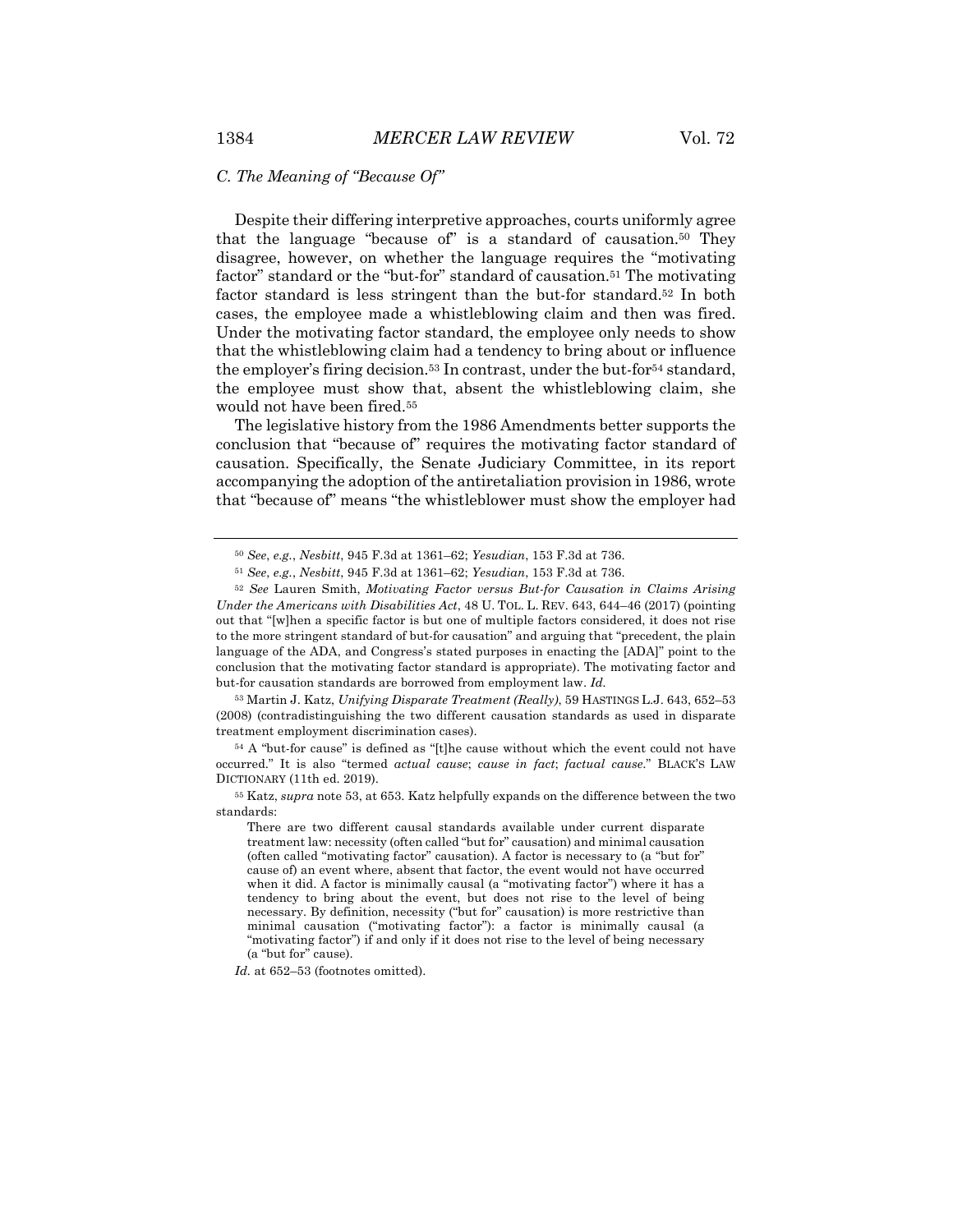knowledge the employee engaged in protected activity" and that "the retaliation was motivated, *at least in part*, by the employee's engaging in protected activity."56 Some courts have quoted this language when analyzing the antiretaliation provision.57 By contrast, other courts have refused to consider this language and reached a different interpretation, based on the ordinary meaning of the statute's text.58 These courts refer to their interpretation as the "but-for" standard of causation.59 Depending on a court's view, the outcome of a case may turn on the standard of causation that applies to retaliation claims.60 The United States Circuit Courts of Appeals are split on whether to apply the motivating factor standard or the but-for standard in FCA retaliation cases.61 The following sections explore these two standards and why courts differ on the correct standard.

#### **1. The Case for Using the Motivating Factor Standard**

The United States Court of Appeals for the District of Columbia (D.C.) Circuit, the Sixth Circuit, and the Seventh Circuit use the motivating factor standard. In 1998, in *United States ex rel. Yesudian v. Howard University*, the D.C. Circuit reversed a district court's grant of judgment as a matter of law on the plaintiff's retaliation claim under the FCA.62 In that case, Dr. Daniel Yesudian worked in the University's purchasing department, where he discovered and repeatedly complained to high-level university officials that the department's director committed several financial improprieties. The director allegedly falsified employees' time reports, provided vendors confidential information to give them an advantage when bidding for projects, accepted bribes, approved fraudulent payments, and took university property home.63

Before analyzing the antiretaliation provision specifically, the court in *Yesudian* provided a brief history of the FCA and emphasized the law's purpose.64 The court noted that Congress originally passed the FCA "to

<sup>56</sup> S. Rep. No. 99–345, at 35, reprinted in 1986 U.S.C.C.A.N. at 5300 (emphasis added).

<sup>57</sup> *See*, *e.g.*, *Yesudian*, 153 F.3d at 731–49.

<sup>58</sup> *See Nesbitt,* 945 F.3d at 1359; DiFiore v. CSL Behring, LLC, 879 F.3d 71, 76–78 (3d Cir. 2018); *King*, 871 F.3d at 333.

<sup>59</sup> *Nesbitt*, 945 F.3d at 1357.

<sup>60</sup> *Id.*

<sup>61</sup> *See Nesbitt*, 945 F.3d at 1360; *DiFiore,* 879 F.3d at 76-78; *King*, 871 F.3d at 333; Singletary v. Howard Univ., 939 F.3d 287, 293 (D.C. Cir. 2019); *Ziebell*, 806 F.3d at 953; McKenzie v. Bellsouth Telecomms., Inc., 219 F.3d 508, 518 (6th Cir. 2000).

 $62$  153 F.3d 731, 734 (D.C. Cir. 1998). The court also affirmed the district court's denial of judgment as a matter of law on the plaintiff's breach of contract claim. *Id.*

<sup>63</sup> *Id.* at 734.

<sup>64</sup> *Id.* at 735–36.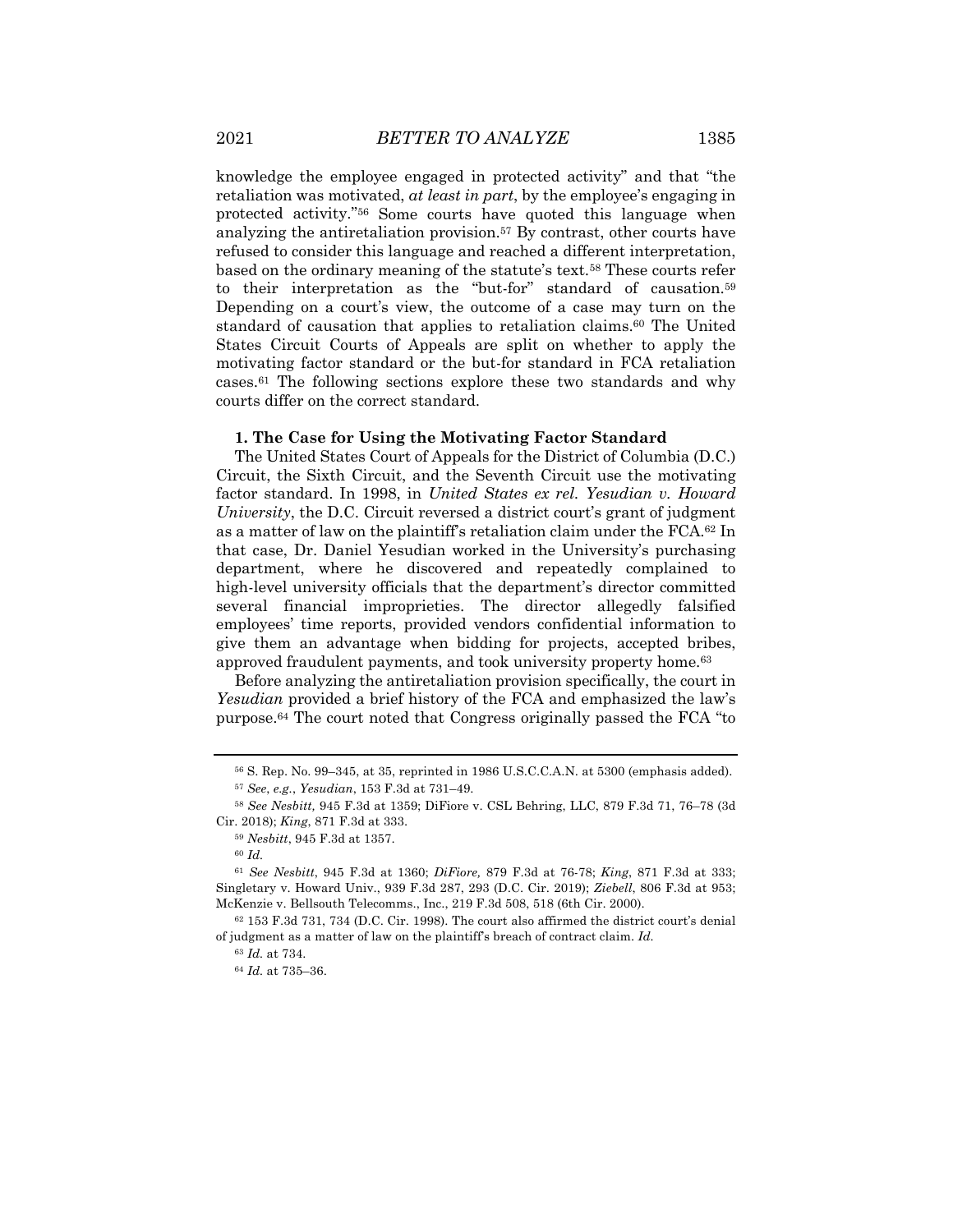combat widespread fraud in defense contracts during the Civil War."65 Regarding the 1986 amendment, the court pointed out the purpose of and quoted the antiretaliation provision.<sup>66</sup> Quoting the Senate report and citing cases from the Sixth and Ninth Circuits, the D.C. Circuit noted that, to establish the "because of" element, an employee must show that the employer knew the employee was engaged in protected activity and "the retaliation was motivated, at least in part, by the employee's engaging in [that] protected activity."67 Thus, after considering the legislative history and the statute's purpose, the D.C. Circuit adopted the motivating factor standard of causation.68 The D.C. Circuit followed its decision69 to adopt the motivating factor standard once in *United States ex rel. Schweizer v. Oce N.V.*<sup>70</sup> and again in *Singletary v. Howard University*.71

Similarly, a few years after *Yesudian*, the Sixth Circuit adopted the motivating factor standard in *McKenzie v. Bellsouth Telecommunications., Inc.*<sup>72</sup> In *McKenzie*, the court heard an appeal from a district court's grant of summary judgment for the defendant in an FCA retaliation action.73 McKenzie's claim required proof that her employer

<sup>68</sup> The *Nesbitt* court claimed, incorrectly, that the *Yesudian* court ignored the ordinary meaning of "because of" and relied solely on the Senate report. *Nesbitt*, 945 F.3d 1360. That claim overlooks the fact that the *Yesudian* court also looked to the statute's purpose.

<sup>69</sup> Like other circuits, a three-judge panel of the D.C. Circuit is constrained to follow its circuit precedent. Florida Bankers Ass'n v. U.S. Dept. of the Treasury, 799 F.3d 1065, 1073 (D.C. Cir. 2015) (Henderson, J., dissenting) (citing LaShawn A. v. Barry, 87 F.3d 1389, 1395 (D.C. Cir. 1996) (en banc) (stating that one three-judge panel lacks the "authority to overrule another three-judge panel of the court."); Joseph W. Mead, *Stare Decisis in the Inferior Courts of the United States*, 12 NEV. L.J. 787, 795 (2012) (explaining that, in all but the Seventh Circuit, "a subsequent panel is bound by the holding of a previously published decision in that circuit.").

<sup>70</sup> 677 F.3d 1228 (D.C. Cir. 2012).

<sup>71</sup> 939 F.3d 287 (D.C. Cir. 2019). In *Singletary*, the court, as it did in *Yesudian*, mentioned the historical purpose of the FCA to combat fraud by Civil War contractors. *Id.* at 292–93. It noted that the FCA protects whistleblowers to enhance enforcement of the law and stated that, to make out a claim for retaliation, plaintiffs must show that their employer was motivated, at least in part, by the plaintiff's protected activity. *Id.* at 293. The court reaffirmed the motivating factor standard in spite of what other circuits had done in the interim. *DiFiore*, 879 F.3d at 76–78 (adopting but-for standard of causation in FCA retaliation cases); *King*, 871 F.3d at 333 (same).

<sup>72</sup> 219 F.3d 508, 518 (6th Cir. 2000).

<sup>73</sup> *Id.* at 510.

<sup>65</sup> *Id.* at 736 (citing S. Rep. No. 99-345, at 8, reprinted in 1986 U.S.C.C.A.N. at 5266, 5273).

*<sup>66</sup> Id.*

<sup>67</sup> *Id.* (alteration in original) (quoting S. Rep. No. 99-345, at 35, reprinted in 1986 U.S.C.C.A.N. at 5300).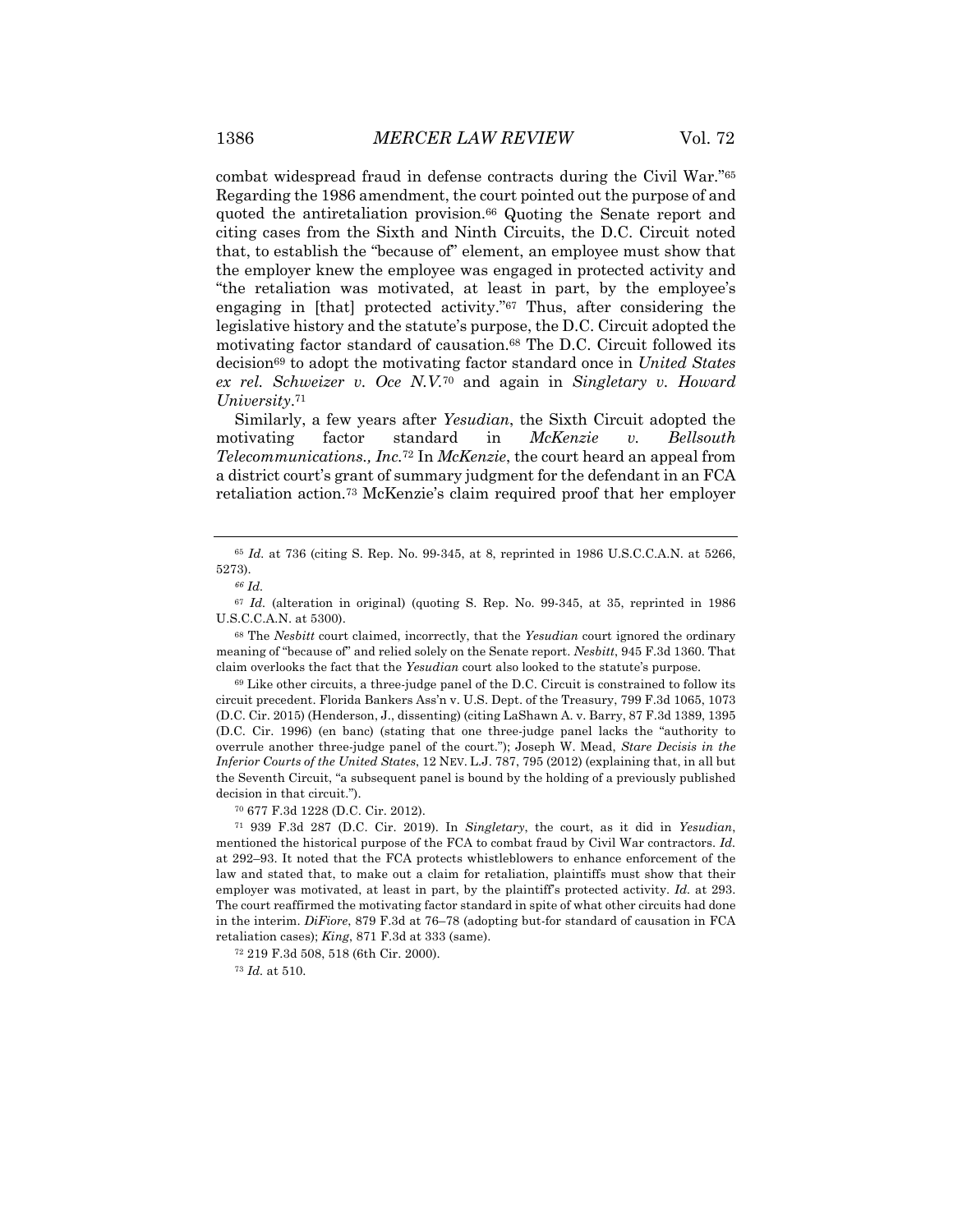retaliated against her because of actions she took while pursuing an FCA claim.74 To determine the meaning of "because of," the court relied on the legislative history in the Senate Judiciary Committee report: "the employee must show that 'the retaliation was motivated at least in part by the employee's engaging in protected activity.'"75 After quoting the Senate report, the court reasoned that McKenzie failed to show that Bellsouth was aware of her protected activity and held that Bellsouth's decision to fire her could not have been motivated by her protected activity.76 The only source of meaning the court considered in determining the meaning of "because of" was the Senate committee report, which showed the legislature's specific intent regarding the meaning of "because of."77 The Sixth Circuit has not considered this issue since *McKenzie*.

Unlike the D.C. Circuit and the Sixth Circuit, the Seventh Circuit has never evaluated the correctness of the motivating factor standard, even while using it. In *Brandon v. Anesthesia & Pain Management Associates, Ltd.*,78 the Seventh Circuit heard an appeal for retaliatory discharge under Illinois law.79 In addition to the retaliatory discharge claim, the court addressed in dicta whether the plaintiff could bring an FCA retaliation claim as an alternative remedy.80 The court specified the elements the plaintiff had to prove for an FCA retaliation claim, and it cited *Yesudian* to support its conclusion that the discharge must have been "motivated, at least in part, by the protected conduct."81 Thus, the Seventh Circuit followed the D.C. Circuit and adopted the motivating factor standard. In later cases, the Seventh Circuit relied on *Brandon* to apply the motivating factor standard in both *Fanslow v. Chicago* 

<sup>74</sup> *Id.* at 518.

<sup>75</sup> *Id.* (quoting S. Rep. No. 99-345, at 35, reprinted in 1986 U.S.C.C.A.N. at 5300).

*<sup>76</sup> Id.*

<sup>77</sup> *Id.* The court did not use the plain meaning canon. *See* LINDA D. JELLUM, *THE LEGISLATIVE PROCESS, STATUTORY INTERPRETATION, AND ADMINISTRATIVE AGENCIES*, 126 (2d ed., Carolina Academic Press 2021) (explaining that under the plain meaning canon courts presume that words bear their ordinary meaning, which is what most people would think the words mean). Nor did the court address ambiguity, which "refers to words and phrases that have more than one ordinary meaning." *Id.* at Chp. 7. The fact that courts disagree on the meaning of "because of" strongly suggests that the phrase is ambiguous. When ambiguity is present, "judges will turn to sources of meaning other than the text, such as the other intrinsic sources, extrinsic sources, and policy-based sources." *Id.* at 269.

<sup>78</sup> 277 F.3d 936 (7th Cir. 2002).

<sup>79</sup> *Id.* at 938.

<sup>80</sup> *Id.* at 943–44.

<sup>81</sup> *Id.* at 944 (quoting *Yesudian*, 153 F.3d at 736).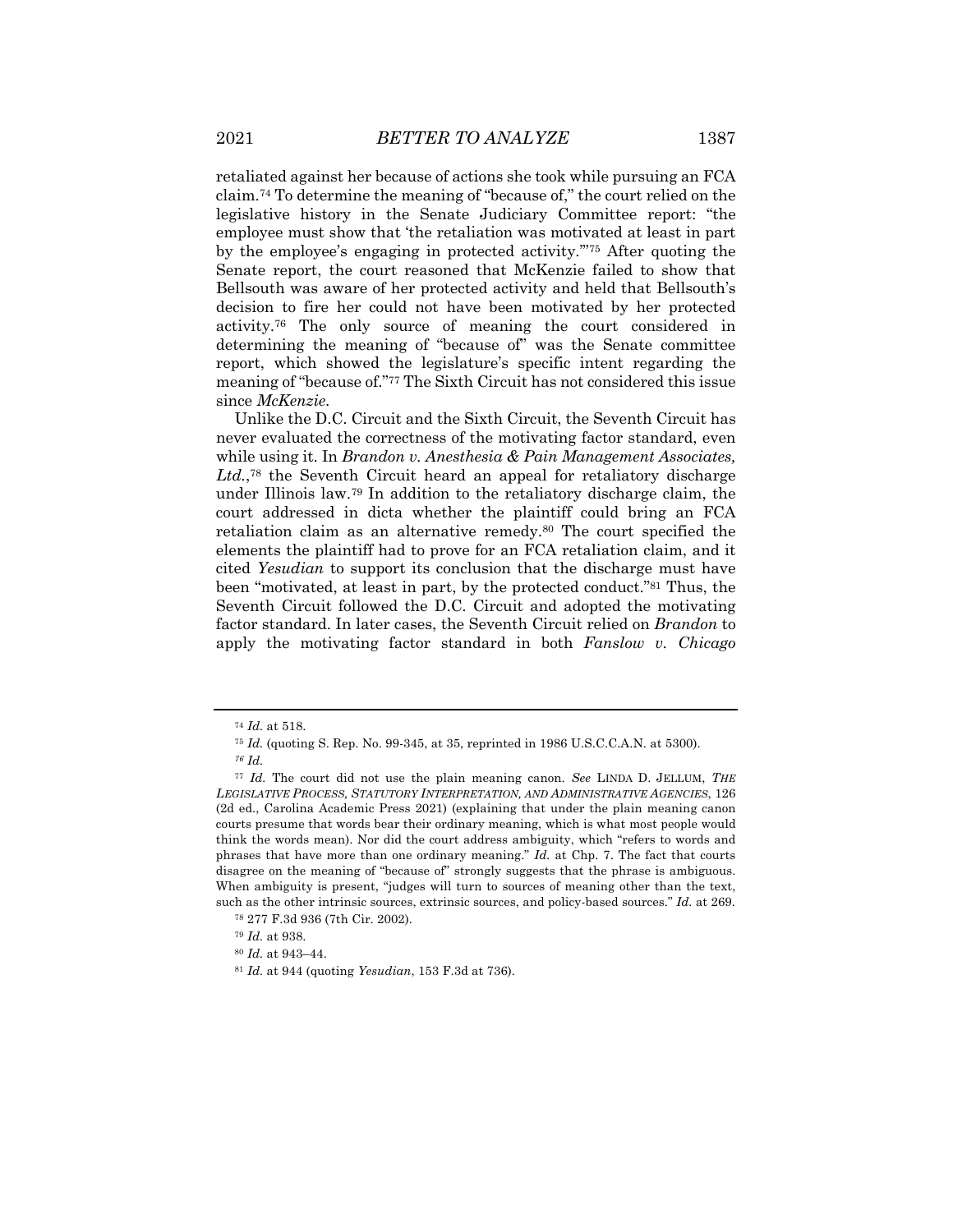*Manufacturing Center, Inc.*<sup>82</sup> and *United States ex rel. Ziebell v. Fox Valley Workforce Dev. Bd., Inc.*<sup>83</sup>

#### **2. The Case for Using the But-for Standard**

In contrast, the Fifth and Third Circuits have rejected the motivating factor standard and adopted the but-for standard.84 These circuits made this choice as a response to two Supreme Court cases that addressed the meaning of "because of" outside the FCA context—*Gross v. FBL Financial Services, Inc.*<sup>85</sup> and *University of Texas Southwestern Medical Center v. Nassar*.86

In *Gross*, the Supreme Court analyzed the words "because of" in the Age Discrimination in Employment Act,<sup>87</sup> which provides: "[i]t shall be unlawful for an employer to fail or refuse to hire or to discharge any individual or otherwise discriminate against any individual with respect to his compensation, terms, conditions, or privileges of employment, *because of* such individual's age[.]"88 In analyzing this language, the Court said it would begin with the text and assume that the ordinary meaning of that text expressed the legislature's purpose.89 To start, the Court cited the dictionary and said that "because of" means "by reason of: on account of."90 The Court then concluded that "by reason of" requires showing but-for causation.<sup>91</sup> The Court cited three cases in support of its

<sup>82</sup> 384 F.3d 469 (7th Cir. 2004).

<sup>83</sup> 806 F.3d 946, 953 (7th Cir. 2015). The Seventh Circuit has never explicitly transitioned away from using the motivating factor standard, but the future looks less certain based on a couple of cases decided in the last five years. In *United States ex rel. Marshall v. Woodward, Inc.*, the court applied the but-for standard, but only because the parties agreed that it was the correct standard under the FCA and Illinois law for the plaintiff's state-law claim. 812 F.3d 556, 564 (7th Cir. 2015). A few years after *Marshall*, the court decided *Heath v. Indianapolis Fire Department*, 889 F.3d 872 (7th Cir. 2018), in which it mentioned in dicta that reconsidering the Circuit's holding in *Fanslow* to use the motivating factor standard might be warranted in a future case. *Heath*, 889 F.3d at 874. The court cited a decision from the Fifth Circuit, *King*, and a decision from the Supreme Court, *University of Texas Southwestern Medical Center v. Nassar*, 570 U.S. 338 (2013), as reasons for reconsidering the applicable causation standard. *Heath*, 889 F.3d at 874.

<sup>84</sup> *DiFiore*, 879 F.3d at 76–78; *King*, 871 F.3d at 333.

<sup>85</sup> 557 U.S. 167 (2009). Justice Thomas wrote the opinion of the court for a 5-4 majority.

<sup>86</sup> 570 U.S. 338 (2013). The language at issue in *Nassar* was "because" rather than "because of," but the Supreme Court concluded that the difference was not meaningful. *Id.* at 352.

<sup>87</sup> 29 U.S.C. §§ 621–634.

<sup>88</sup> 29 U.S.C. §§ 623(a)(1) (emphasis added).

<sup>89</sup> *Gross*, 557 U.S. at 175.

<sup>90</sup> *Id.* at 176 (citing Webster's Third New International Dictionary 194 (1966)).

<sup>91</sup> *Id.*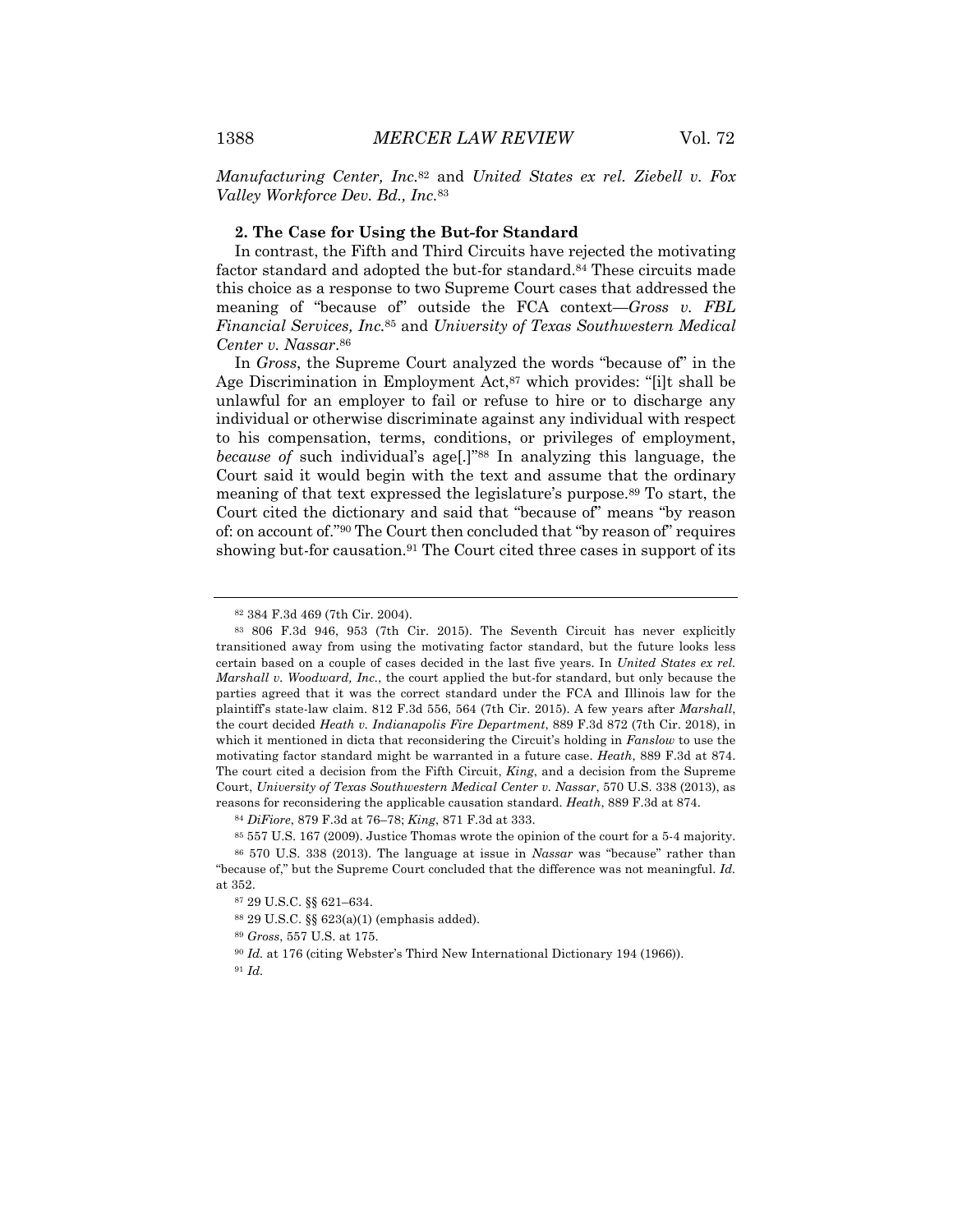Four years after *Gross*, the Supreme Court decided *University of Texas Southwestern Medical Center v. Nassar*. In *Nassar* the Court addressed the standard of causation for Title VII retaliation claims.94 The Court started by saying that Congress legislated against the background of common law tort principles, which provide that, for an act to be considered the cause of an outcome, the outcome must not have occurred without—that is, but for—that act.<sup>95</sup> Next, the court pointed out that Title VII prohibits two categories of employer conduct, each involving distinct causation standards.96 The first category involves discrimination by an employer based on an employee's race, color, religion, sex, or national origin.97 The Court noted that in Congress's 1991 amendments to Title VII, Congress explicitly included a provision with a lower causation standard.98

<sup>98</sup> *Id.* at 348–49. The new provision, codified at 42 U.S.C. § 2000e-2(m), provides: "[A]n unlawful employment practice is established when the complaining party demonstrates that race, color, religion, sex, or national origin *was a motivating factor* for any employment practice, even though other factors also motivated the practice." *Nassar*, 570 U.S. at 348– 49 (alteration in original) (emphasis added) (quoting 42 U.S.C. § 2000e-2(m)).

<sup>92</sup> *Id.* (citing Hazen Paper Co. v. Biggins, 507 U.S. 604, 610 (1993) (ruling that age must be a but-for cause in ADEA disparate-treatment claims); Bridge v. Phoenix Bond & Indemnity Co., 553 U.S. 639, 652–55 (2008) (stating that "by reason of" requires showing but-for causation); Safeco Ins. Co. of America v. Burr, 551 U.S. 47, 63–64 (2007) (observing that "based on" indicates a but-for causal relationship in common talk).

<sup>93</sup> *Gross*, 557 U.S. at 176 (internal quotation marks omitted). Notably, *Gross* was a 5-4 decision. Justice Stevens wrote a dissent, in which he raised two significant points. First, he said "[t]he most natural reading of this statutory text prohibits adverse employment actions motivated in whole or in part by the age of the employee." Second, Justice Stevens noted that the but-for causation standard adopted in *Gross* was advanced in dissent by Justice Kennedy in Price Waterhouse v. Hopkins, 490 U.S. 228, 279 (1989), which interpreted identical language in Title VII of the Civil Rights Act of 1964. Stevens emphasized that, after the Supreme Court rejected the but-for standard in *Price Waterhouse*, Congress amended Title VII in 1991 and also rejected the but-for standard. *Gross*, 557 U.S. at 180–81 (Steven, J., dissenting). Justice Breyer also wrote a dissent, in which he argued that a but-for causation standard makes sense in tort cases involving the movement of physical forces, but the standard does not make sense in the hazier realm of assessing an employer's motive. Justice Breyer further stated that, because an employer inevitably knows more about its motives than the employee, "[a]ll that a plaintiff can know for certain in such a context is that the forbidden motive did play a role in the employer's decision." *Gross*, 557 U.S. at 190–91 (Breyer, J., dissenting).

<sup>94</sup> *Nassar*, 570 U.S. at 346.

<sup>95</sup> *Id.* at 346–47.

<sup>96</sup> *Id.* at 347.

<sup>97</sup> *Id.*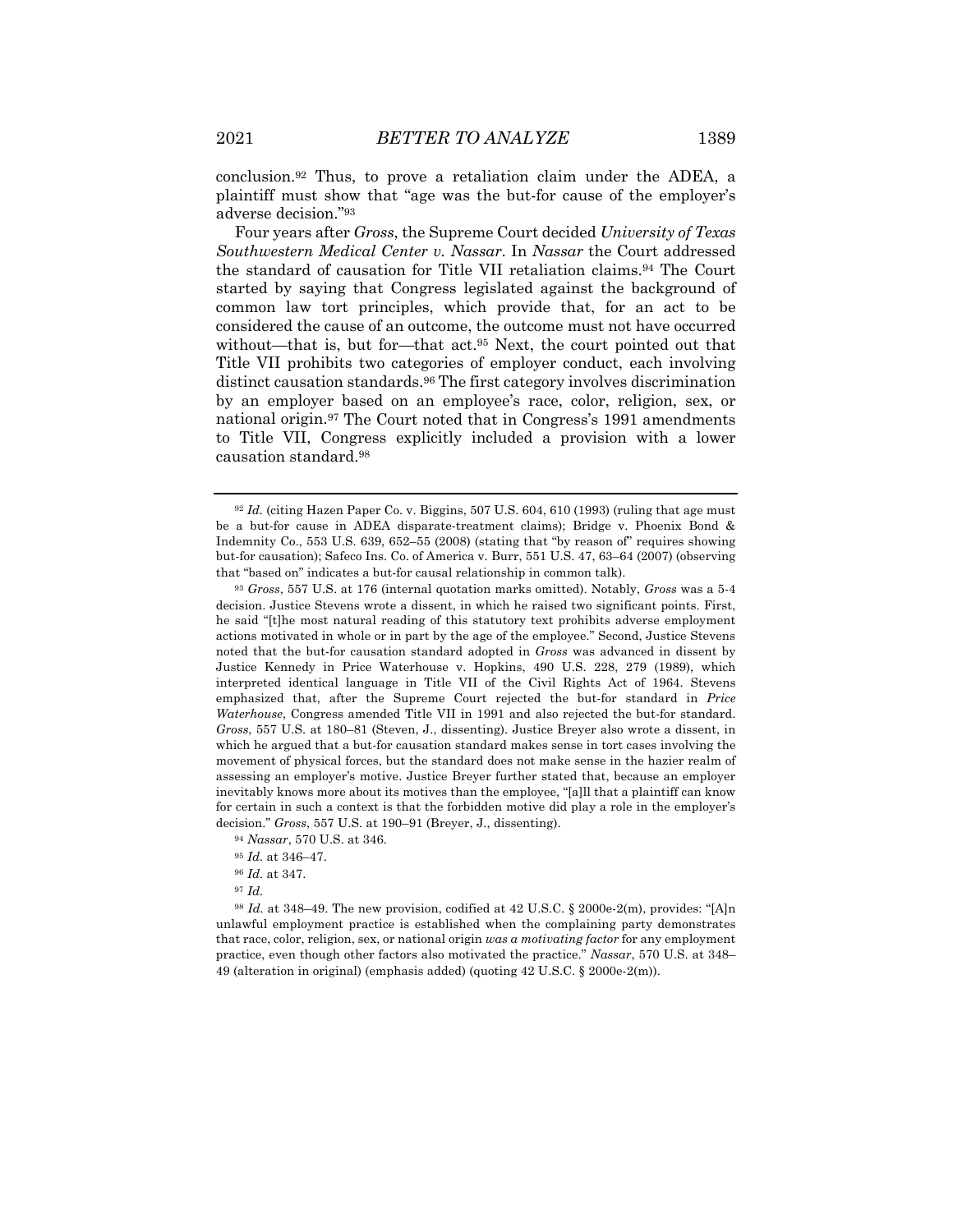The second category involves employer-based retaliation for protected conduct by employees; it contains two criteria, as laid out in 42 U.S.C. § 2000e-3(a):

It shall be an unlawful employment practice for an employer to discriminate against any [employee] . . . *because* he has opposed any practice made an unlawful employment practice by this title, or because he has made a charge, testified, assisted, or participated in any manner in an investigation, proceeding, or hearing under this title.99

After discussing its holding in *Gross*, the Court held that the word "because" in the antiretaliation provision of Title VII has the same meaning as "because of" in the ADEA.100 The Court extensively analyzed counterarguments to adopting the but-for causation standard, but ultimately rejected that standard based on the clarity of the text and the section's fit within the act as a whole.<sup>101</sup>

Because of these decisions, the Fifth Circuit used the Supreme Court's reasoning in *Gross* and *Nassar* to apply the but-for standard in *United States ex rel. King v. Solvay Pharms., Inc.*<sup>102</sup> In *King*, the court reviewed a district judge's grant of summary judgment against a relator's retaliation claim.103 The court interpreted the words "because of" in the antiretaliation provision of the FCA.104 Without much analysis, the court concluded that the but-for causation standard applied.105 To support its conclusion, the court merely cited *Gross* and *Nassar* and included parenthetical notes in the citation for each case.106

<sup>105</sup> *Id.* 

<sup>99</sup> 42 U.S.C. § 2000e-3(a) (citations omitted).

<sup>100</sup> *Nassar*, 570 U.S. at 352.

<sup>101</sup> *Id.* at 352–60. Like *Gross*, *Nassar* was a 5-4 decision. Justice Ginsburg wrote the dissent, in which she argued that status-based discrimination based on immutable characteristics and employer retaliation for complaining of such discrimination are inextricably linked. Because of that link, she wrote, adopting a lesser causation standard for status-based discrimination and a heightened but-for causation standard for retaliation makes little sense. *Nassar*, 570 U.S. at 363–64 (Ginsburg, J., dissenting).

<sup>102</sup> 871 F.3d 318 (5th Cir. 2017).

<sup>103</sup> *Id.* at 323. The case also involved other FCA claims and a partial grant of court costs to the defendant. *Id.* 

<sup>104</sup> *Id.* at 333.

<sup>106</sup> *Id.* In the citation for *Gross*, the Fifth Circuit merely quoted the Supreme Court's holding: "the language 'because of' requires a 'but-for' cause of the employer's adverse decision under ADEA retaliation claims." *Id.* (quoting *Gross*, 557 U.S. at 176). In addressing *Nassar*, the court provided a quote in which the Supreme Court stated that there was no meaningful difference between the text at issue in *Gross* and in *Nassar*, and as such the obvious conclusion was that plaintiffs pursing retaliation claims under Title VII must prove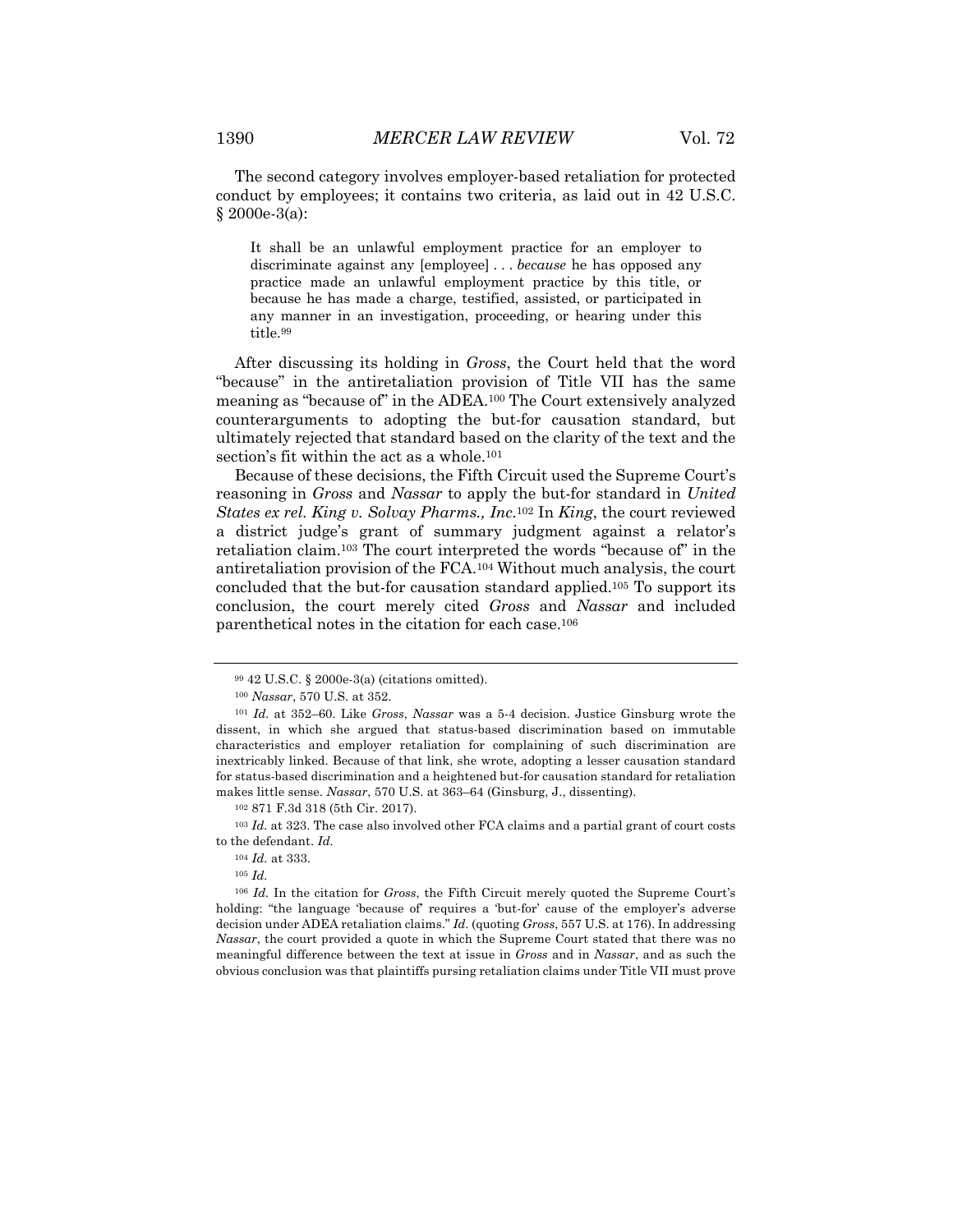The Third Circuit also followed *Gross* and *Nassar* when it adopted the but-for standard. In *DiFiore v. CSL Behring, LLC*,107 the plaintiff brought a claim against her former employer for retaliation in violation of the FCA.108 After losing on summary judgment, the plaintiff appealed, arguing that the district court's instruction to the jury regarding use of the but-for causation standard was erroneous.109 On appeal, the Third Circuit stated that the district court's jury instruction to apply the but-for causation standard was a correct application of Supreme Court case law.110 The court then cited *Gross* and *Nassar* and explained why it believed the reasoning in those decisions applied to FCA retaliation claims.111 It said that the Supreme Court looked to the ordinary meaning of the words "because of" to determine that the but-for causation standard applied.112 Because the language in the FCA retaliation provision ("because of") is almost identical to the language the Supreme Court interpreted in *Gross* and *Nassar*, the Third Circuit concluded that FCA retaliation claims require proof of but-for causation.<sup>113</sup>

#### IV. COURT'S RATIONALE

The Eleventh Circuit followed the Third and Fifth Circuits in adopting the but-for standard in *Nesbitt v. Candler County*.114 The only issue on appeal in *Nesbitt* was whether the but-for standard or the motivating factor standard applied.115 The court adopted the but-for standard, and in doing so foreclosed any possibility of Nesbitt surviving summary judgment.116

an employer's desire to retaliate was the "but-for cause of the challenged employment action." *King*, 871 F.3d at 333 (quoting *Nassar*, 570 U.S. at 352).

<sup>107</sup> 879 F.3d 71, 76-78 (3d Cir. 2018).

<sup>&</sup>lt;sup>108</sup> *Id.* at 73. The plaintiff also asserted a claim of "wrongful discharge under a theory of constructive discharge in violation of Pennsylvania state law." *Id.*

<sup>109</sup> *Id.*

<sup>110</sup> *Id.* at 76.

<sup>&</sup>lt;sup>111</sup> *Id.* at 76–77. The court also disposed of the plaintiff's argument that the Third Circuit was bound by its prior decision in Hutchins v. Wilentz, Goldman & Spitzer, 253 F.3d 176, 186 (3d Cir. 2001). In *Hutchins*, the court recited in dicta that the elements of an FCA retaliation claim require using the but-for causation standard. *Id.*

<sup>112</sup> *DiFiore*, 879 F.3d at 76.

<sup>113</sup> *Id.* at 78.

<sup>114</sup> *Nesbitt*, 945 F.3d at 1359.

<sup>115</sup> *Id.* at 1357.

<sup>116</sup> *Id.* at 1359. At oral argument, Nesbitt's lawyer conceded, perhaps unwisely, that Nesbitt would lose the case if the court adopted the but-for standard instead of the motivating factor standard. The court accepted the concession and agreed that Nesbitt would lose under the but-for standard. *Id.* at 1357–58. This concession was especially concerning considering that but-for causation arguably does not impose a significantly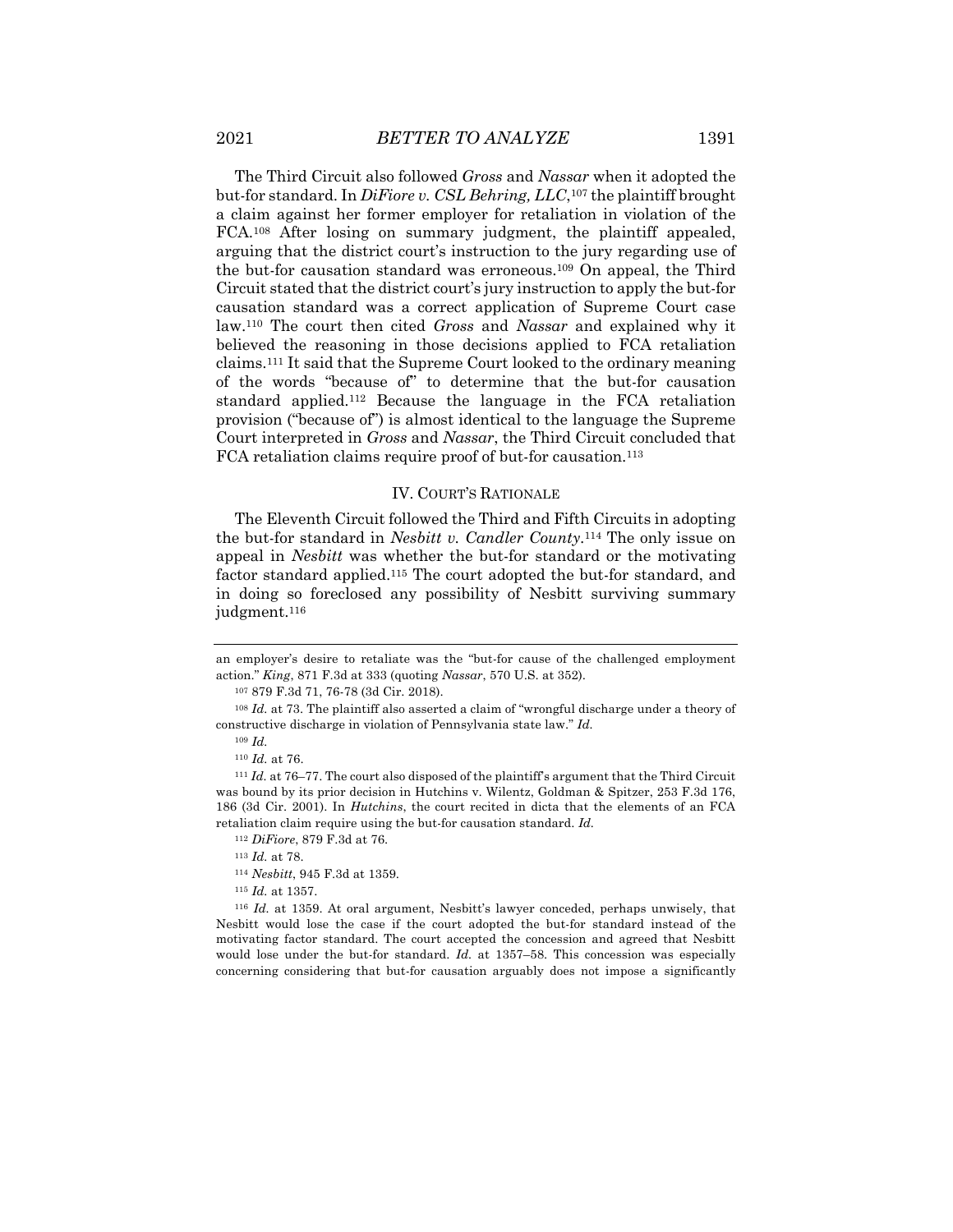In its opinion, the court conspicuously framed the issue in the case as a "choice" it had to make between the two different standards.117 Taking a textualist approach, the court said, it "must begin, and often should end as well, with the language of the statute itself."118 The court believed that the language at issue was unambiguous because the Supreme Court had already interpreted this language, albeit in other, unrelated statutes, as explained above.119 Given the "because of" language, the court surmised that the Supreme Court's interpretations in *Gross* and *Nassar* did the necessary work to interpret that phrase.120 The Eleventh Circuit concluded that it was constrained to follow the interpretation of "because of" in those two cases because the language in the FCA was "identical or materially identical."121

Oddly, however, the court pivoted and claimed that Congress had already made the choice of which causation standard to apply by choosing the words "because of."122 Without citing any authority, the court said that, in using these unambiguous words in the antiretaliation provision, Congress had been clear about its intent.123

In its review of *Gross*, the court quoted the relevant provision of the ADEA that contains the phrase "because of" and stated that the Supreme Court ruled that age must be a but-for cause of an employer's adverse decision.124 The court noted the Supreme Court's observation that the ordinary meaning of "because of" is "by reason of: on account of."125 The court then repeated the Supreme Court's holding that age must have a determinative influence on an employer's decision.126

Next, the court discussed *Nassar* and the Supreme Court's interpretation of the word "because" in the antiretaliation provision of

higher burden than motivating factor causation. *See*, *e.g.*, Kawn v. Andalex Group LLC, 737 F.3d 834, 845 (2d Cir. 2013) (reasoning that temporal proximity between an employee's complaints and an employer's retaliation, when combined with other evidence such as inconsistent employer explanations, may be sufficient to defeat summary judgment).

<sup>117</sup> *Nesbitt*, 945 F.3d at 1358.

<sup>118</sup> *Id.* (quoting United States v. Steele, 147 F.3d 1316, 1318 (11th Cir. 1998) (en banc)). <sup>119</sup> *Nesbitt*, 945 F.3d at 1358–59.

<sup>120</sup> *Id.* at 1358.

<sup>121</sup> *Id.* at 1359.

<sup>122</sup> *Id.* at 1358.

<sup>123</sup> *Id.*

<sup>124</sup> *Id.* at 1359.

<sup>125</sup> *Id.*

<sup>126</sup> *Id.*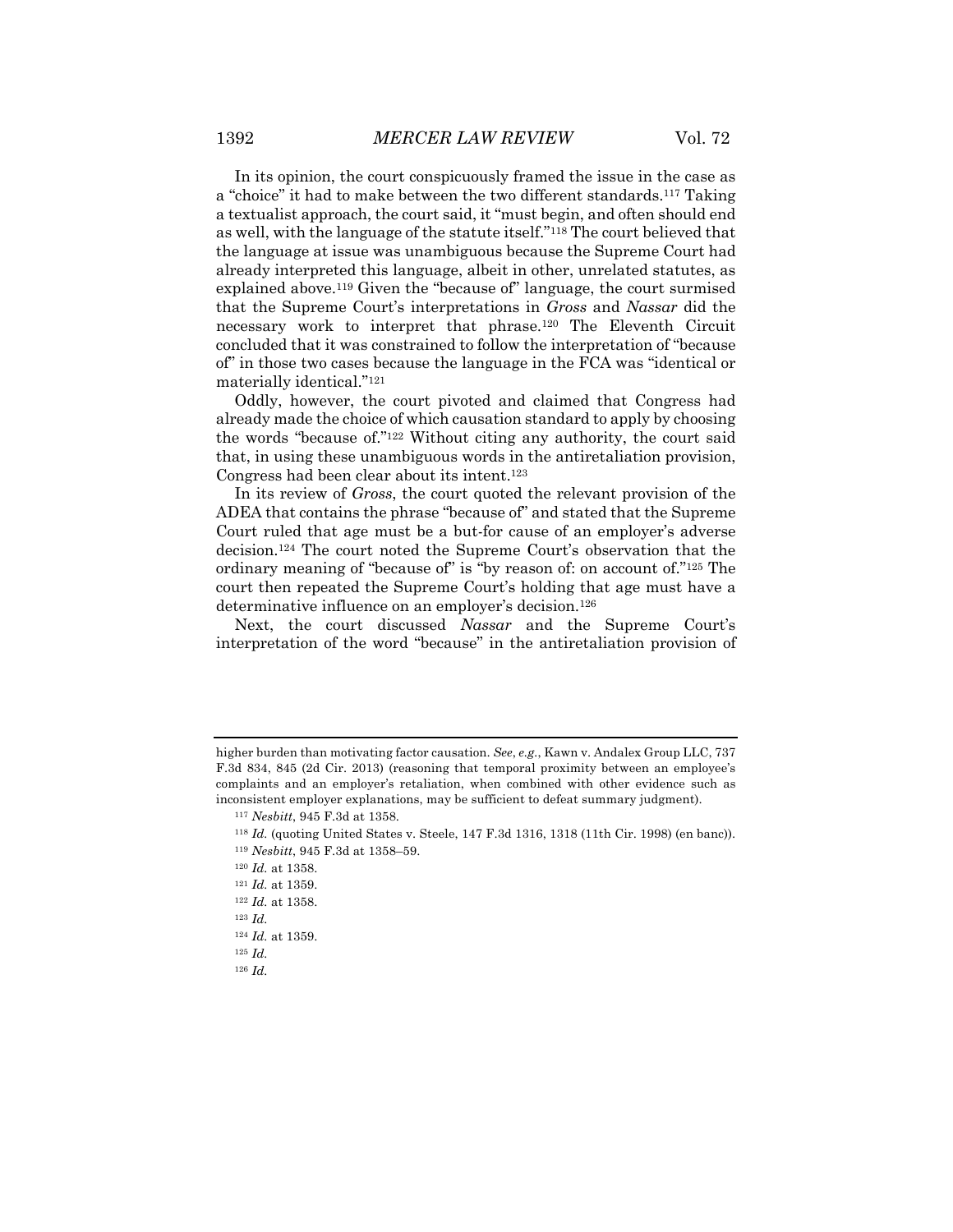Title VII.127 The court noted two premises from which the Supreme Court reasoned. First, Congress incorporated familiar tort principles into federal tort statutes—i.e., causation means but-for causation.128 Second, *Gross* provided insight into the correct way to interpret the word "because" by looking to its ordinary meaning.129 The court emphasized that the Supreme Court "focused on the statute's text."130 It then noted that the Supreme Court rejected counterarguments based on prior precedent, Congress's 1991 Amendments to Title VII, and the Equal Employment Opportunity Commission's interpretation of the statute.131

Based on its reading of *Gross* and *Nassar*, the Eleventh Circuit expressed its conviction that "the but-for causation standard applies to claims under the antiretaliation provision of the False Claims Act just as it does to the antiretaliation provision of Title VII and the antidiscrimination provision of the ADEA."132 The court said the key language is "identical or materially identical in all three statutes."133 Given the identical nature of the language in the statutes, the court stated it was duty-bound as an inferior court to follow the Supreme Court's decisions.134 The court pointed out that other circuits took the same approach of following *Gross* and *Nassar*, which led it to conclude that the but-for standard of causation applied.135

The Eleventh Circuit recognized that the Sixth, Seventh, and D.C. Circuits used the motivating factor standard, but it criticized them for doing so.136 First, it criticized the Sixth Circuit for not considering the ordinary meaning of the language "because of" in the statute when it decided *McKenzie*.137 The court noted that the Sixth Circuit considered

<sup>129</sup> *Id.*

<sup>130</sup> *Id.*

<sup>131</sup> *Id.*

<sup>132</sup> *Id.* 

<sup>133</sup> *Id.*

<sup>134</sup> *Id.* at 1360 (citing U.S. CONST. ART. III, § 1).

<sup>135</sup> *Id.*

<sup>136</sup> *Id.*

<sup>127</sup> *Id.* Interestingly, the Supreme Court recently addressed using the but-for causation standard for Title VII claims in its landmark decision in Bostock v. Clayton Cnty., 140 S. Ct. 1731 (2020). The Court cited *Gross* and *Nassar* and reasoned thus:

Title VII's 'because of' test incorporates the 'simple' and 'traditional' standard of but-for causation. That form of causation is established whenever a particular outcome would not have happened 'but-for' the purported cause. In other words, a but-for test directs us to change one thing at a time and see if the outcome changes. If it does, we have found a but-for cause.

*Id.* at 1739 (internal citations omitted).

<sup>128</sup> *Nesbitt*, 945 F.3d at 1359.

<sup>137</sup> *Id.*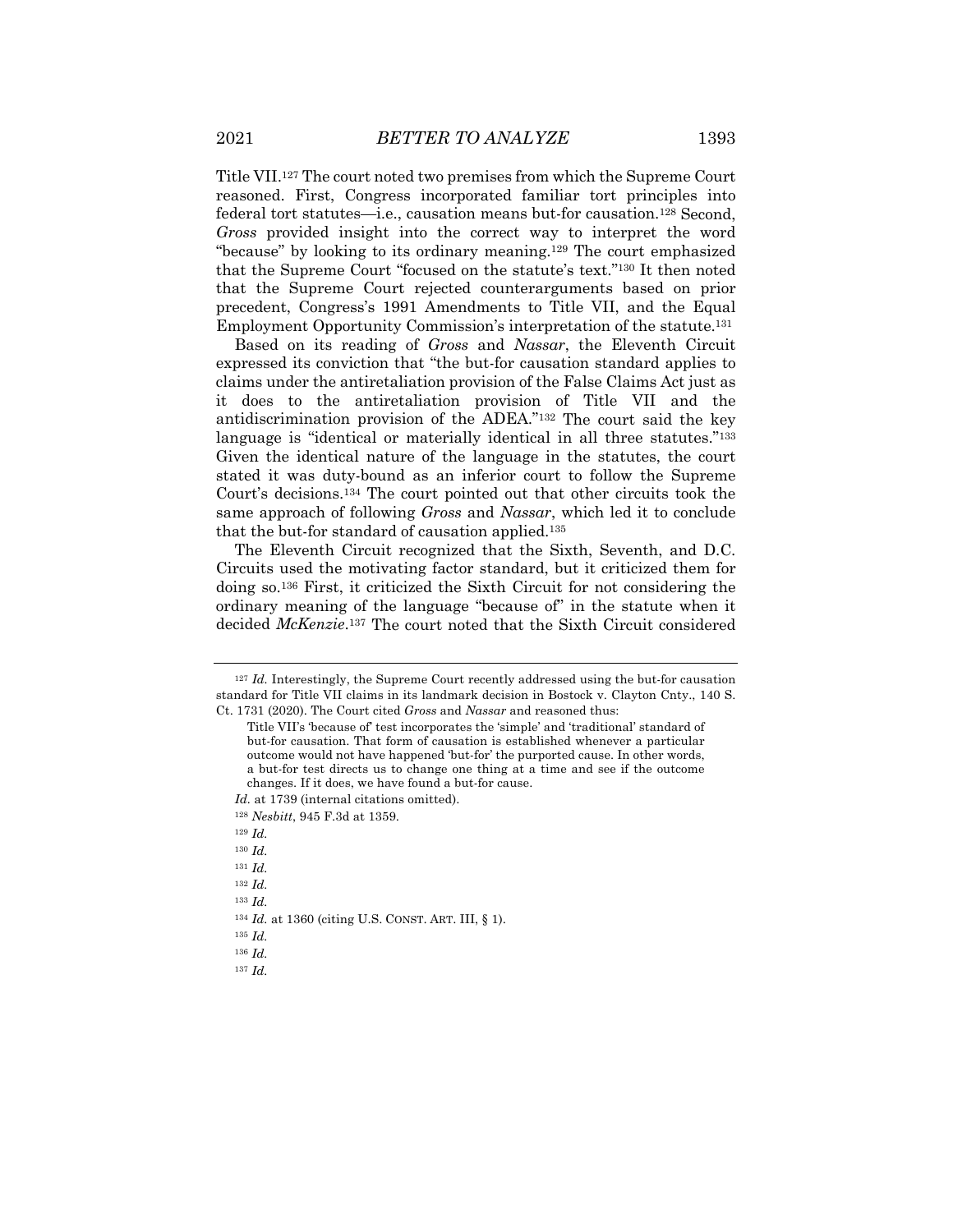only a Senate report to interpret the language and also pointed out that the Sixth Circuit has not revisited the question since *Gross* and *Nassar* were decided.138

Next, the court attacked the D.C. Circuit for failing to focus on the ordinary meaning of the words "because of" and instead adopting the motivating factor standard in *Yesudian* based on the same Senate report the Sixth Circuit used.139 The court derided the D.C. Circuit for failing to reconsider the rule it adopted in *Yesudian* after the Supreme Court's decisions in *Gross* and *Nassar*.140 The D.C. Circuit followed its circuit precedent once after *Gross* when it decided *Schweizer* and once again after *Gross* and *Nassar* when it decided *Singletary*.141

Finally,142 the court turned to the Seventh Circuit, criticizing it for adopting the motivating factor standard based on the D.C. Circuit's decision in *Yesudian* and without conducting its own analysis.143 Although some of the Seventh Circuit's subsequent decisions suggested it may reconsider the proper causation standard for FCA retaliation claims, particularly given *Gross* and *Nassar*, the court begrudgingly concluded that the motivating factor standard remains in force in the Seventh Circuit.144

The court concluded its opinion by summarizing the basis of the circuit split on the issue of which causation standard to apply.145 It said the circuits which disagreed with the but-for causation standard did so based on an erroneous focus on legislative history or following law from another circuit that relied on legislative history.146 In response to the plaintiff's invitation to rely on legislative history, the court drew a line in the sand: "we should not, cannot, and do not use legislative history to get around the plain meaning of a statute's text." <sup>147</sup> The court said the statutory text

<sup>146</sup> *Id.*

<sup>147</sup> *Id.* The court ended its opinion with a rhetorical flourish by paraphrasing one of Justice Jackson's many colorful statements: "it is better to analyze a statute than it is to psychoanalyze Congress; resorting to legislative history is less interpreting statutory language than recreating it." *Id.* at 1362. Although this statement exerts considerable force, an important distinction exists between resorting to legislative history and reviewing it while sleuthing around to uncover subtle but meaningful statutory ambiguity.

<sup>138</sup> *Id.*

<sup>139</sup> *Id.*

<sup>140</sup> *Id.*

<sup>141</sup> *Id.*

<sup>&</sup>lt;sup>142</sup> The court also added in a footnote that it could not determine whether the Eighth Circuit applies the motivating factor standard, but noted that if it did, the Eighth Circuit was also incorrect. *Nesbitt*, 945 F.3d at 1361, n.2.

<sup>143</sup> *Nesbitt*, 945 F.3d at 1360–61.

<sup>144</sup> *Id.* at 1361.

<sup>145</sup> *Id.*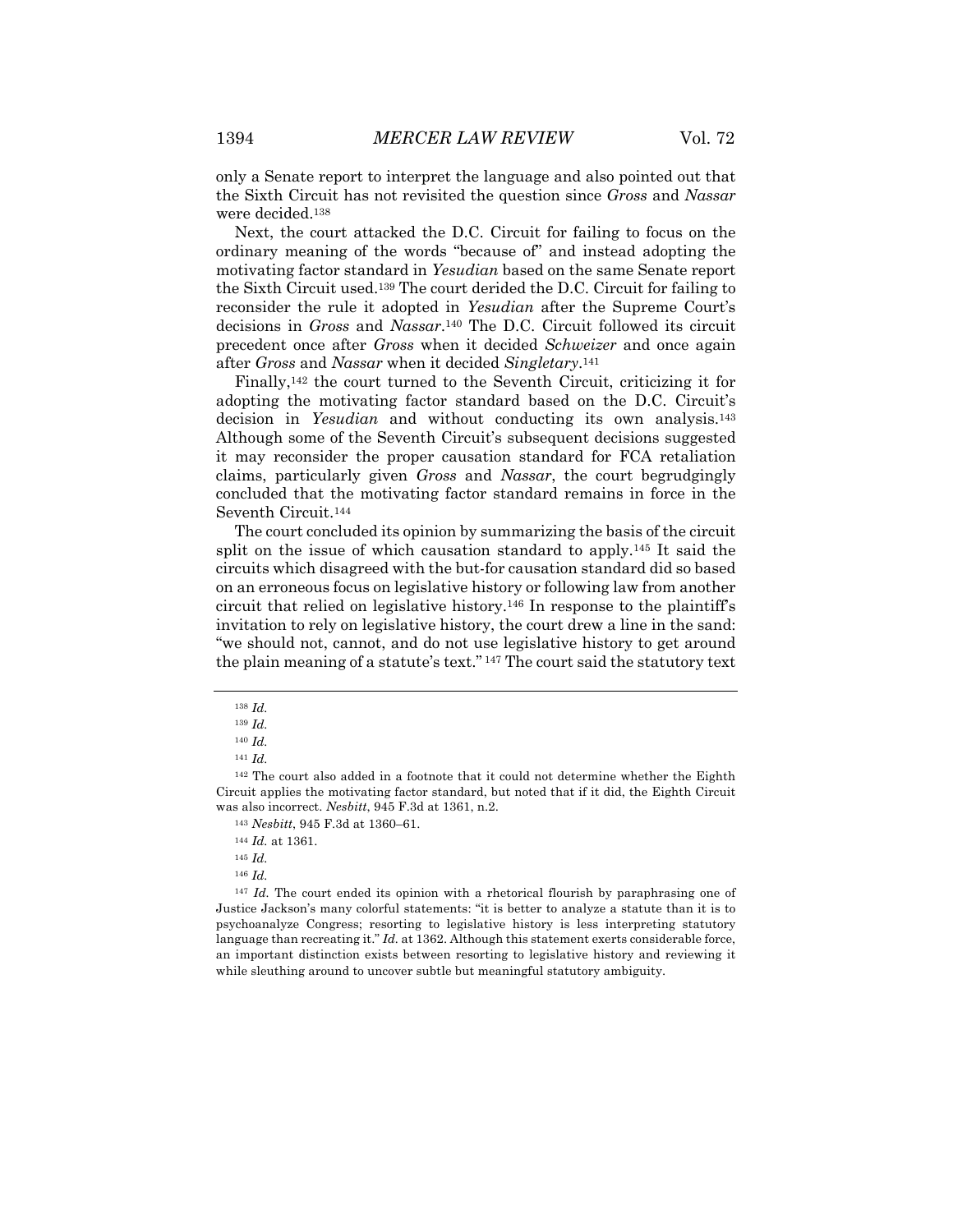in the antiretaliation provision was clear, and it followed the Supreme Court's decisions interpreting the same clear language in other statutes.148

### V. IMPLICATIONS

The FCA is the primary tool by which the federal government combats fraud perpetrated by defense contractors and healthcare providers.149 Private whistleblowers play a substantial role in exposing and reducing fraud.150 If whistleblowers do not receive protection and compensation for retaliation when they report fraud, they will be less likely to come forward.151 When less fraud is reported, less money is recovered. Ultimately, taxpayers bear the costs when the federal government pays for deficient or nonexistent services.<sup>152</sup>

The Eleventh Circuit's decision in *Nesbitt*, like the Fifth Circuit's decision in *King* and the Third Circuit's decision in *DiFiore*, hurts employees. Employees who are fired for trying to expose fraud in these three circuits<sup>153</sup> now have to show that their employer would not have fired them had they not tried to expose that fraud.154 By contrast, in the D.C. Circuit, the Sixth Circuit, and the Seventh Circuit, employees need only show that their employers considered the employees' protected conduct when firing them, even if that conduct was not a reason the

<sup>&</sup>lt;sup>148</sup> *Id.* Although language is sometimes clear, courts seem to overstate lingual clarity. They would do well to remember one of Justice Holmes' many wise admonitions: "A word is not a crystal, transparent and unchanged; it is the skin of a living thought and may vary greatly in color and content according to the circumstances and the time in which it is used." RICHARD A. POSNER, THE ESSENTIAL HOLMES: SELECTIONS FROM THE LETTERS, SPEECHES, JUDICIAL OPINIONS, AND OTHER WRITINGS OF OLIVER WENDELL HOLMES, JR. 287 (1992) (quoting Towne v. Eisner, 245 U.S. 418, 425 (1918)).

<sup>149</sup> United States ex rel. Roby v. Boeing Co., 302 F.3d 637, 641 (6th Cir. 2002) (discussing history and provisions of the FCA).

<sup>150</sup> S. Rep. No. 110-507, at 6–7 (2008).

<sup>151</sup> *See Id.* at 5.

<sup>152</sup> The False Claims Act, TAXPAYERS AGAINST FRAUD, https://www.taf.org/false-claimsact (last visited on Oct. 23, 2020) (noting that the FCA is "the single most important tool U.S. taxpayers have to recover the billions of dollars stolen through fraud by U.S. government contractors every year.").

<sup>153</sup> There are nine States in these three circuits: Alabama, Georgia, and Florida, in the Eleventh Circuit; Delaware, New Jersey, and Pennsylvania, in the Third Circuit; and Louisiana, Mississippi, and Texas in the Fifth Circuit. About U.S. Federal Courts, FEDERAL BAR ASSOCIATION, https://www.fedbar.org/for-the-public/about-u-s-federal-courts/ (last visited on Nov. 13, 2020) (providing map with geographic boundaries and State composition of each circuit).

<sup>154</sup> *Nesbitt*, 945 F.3d at 1359.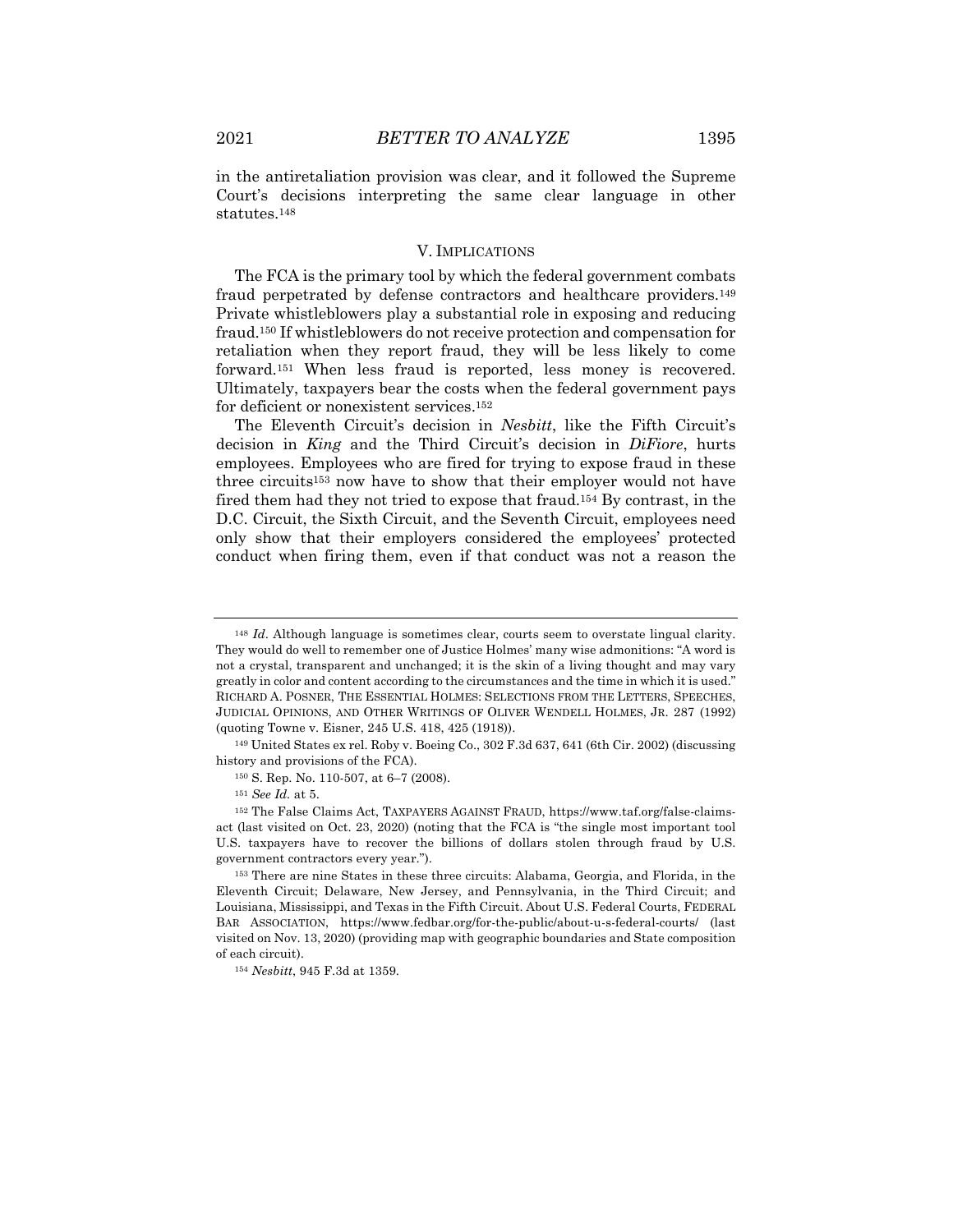employee was fired.155 It is easier for an employee to prove that an employer considered the whistleblowing activity when deciding to fire someone than it is to show that a particular factor determinatively influenced the employer's decision. As Justice Breyer reasoned in his dissent in *Gross*, employees are at a disadvantage in determining and proving an employer's motives for firing them, because there is an inherent information asymmetry between employers and employees.156 It is easy for employers to contrive reasons for firing employees. Thus, employees who are fired after stepping forward to expose fraud are less likely to be made whole.

Further, employees in different parts of the country have to meet different standards. The Fifth, Third, and now Eleventh Circuits157 have ruled that "because of" requires using the but-for causation standard, while the Sixth, Seventh, and D.C. Circuits have ruled that the motivating factor causation standard applies. Because the result of FCA whistleblower retaliation cases often turns on which standard applies,<sup>158</sup> the Supreme Court ought to decide this issue for the whole country to ensure uniformity around the United States.

Indeed, the Supreme Court may well address this issue. A circuit split always increases the probability that the Supreme Court will grant certiorari to decide an issue and resolve the division.159 Furthermore, because the issue in *Nesbitt* was a pure question of law, the case is a good vehicle for the Supreme Court to resolve the circuit split on how to interpret the phrase "because of" in the antiretaliation provision of the FCA.

Moreover, because the Eleventh, Fifth, and Third Circuits relied on *Gross* and *Nassar* when they decided which standard applied, the Supreme Court may be even more likely to resolve the issue. In *Gross*, the Supreme Court decided that the phrase "because of" requires applying the but-for causation standard to ADEA discrimination

<sup>155</sup> *Singletary,* 939 F.3d at 293; *Ziebell*, 806 F.3d at 953; *McKenzie*, 219 F.3d at 518.

<sup>156</sup> *Gross*, 557 U.S. at 190–91 (Breyer, J., dissenting).

<sup>157</sup> Since submitting this article to the editors in November 2020, the First Circuit has joined the Fifth, Third, and D.C. Circuits in adopting the but-for causation standard. *See* Lestage v. Coloplast Corp., 982 F.3d 37, 40–41 (1st Cir. 2020) (addressing the proper causation standard under the FCA in an issue of first impression in the First Circuit and holding that the but-for causation standard applies).

<sup>158</sup> *Nesbitt*, 945 F.3d at 1357.

<sup>159</sup> H.W. PERRY, DECIDING TO DECIDE: AGENDA SETTING IN THE UNITED STATES SUPREME COURT, Harvard University Press 246, 251 (1991) (concluding that the existence of a circuit split is the most important factor the Supreme Court considers when deciding whether to review a case).